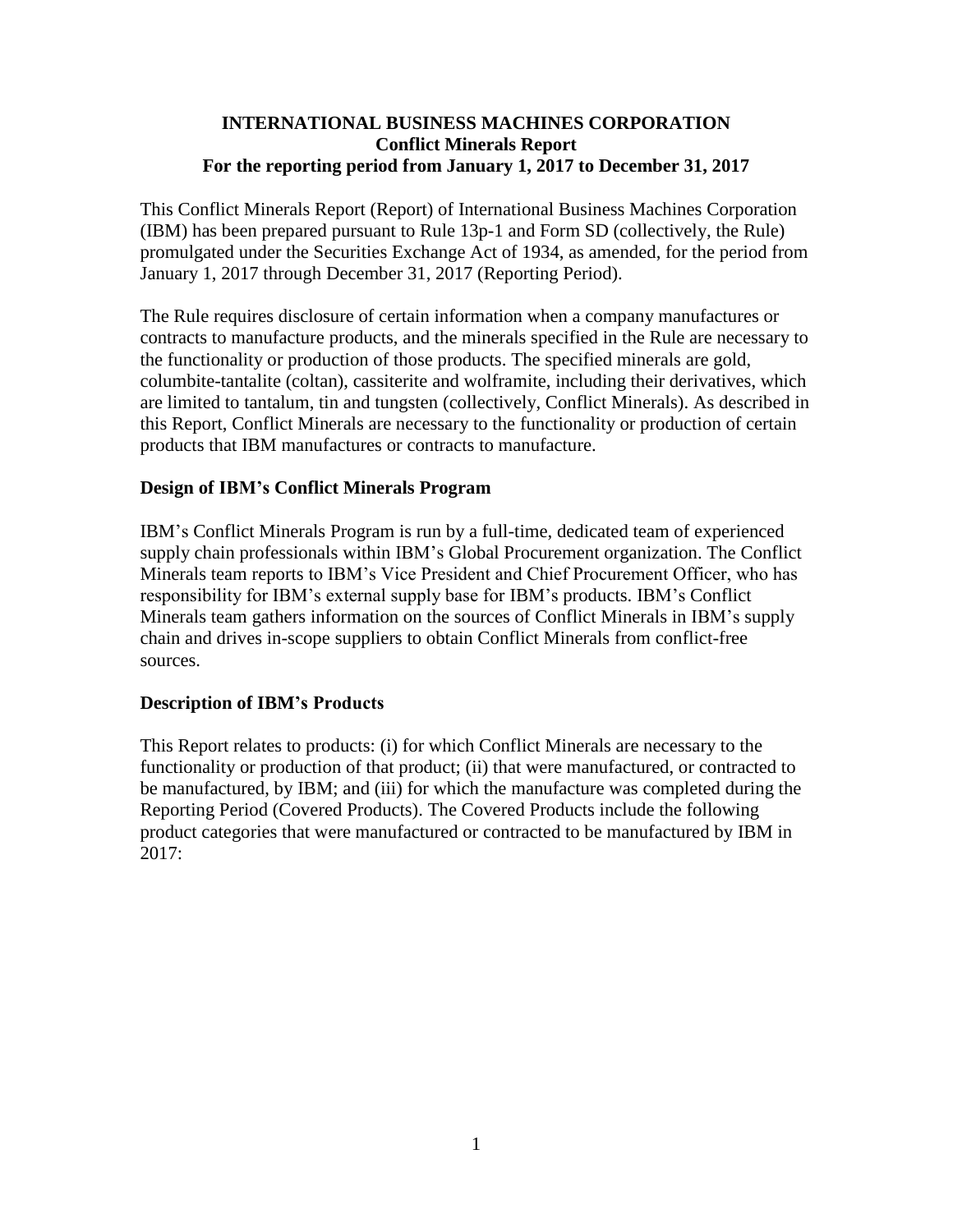Servers: a range of high-performance systems designed to address computing capacity, security and performance needs of businesses, hyperscale cloud service providers and scientific computing organizations. The portfolio includes IBM Z, a trusted enterprise platform for integrating data, transactions and insight, and Power Systems, a system designed from the ground up for big data and analytics, optimized for scale-out cloud and Linux, and delivering open innovation with OpenPOWER.

Storage: data storage products and solutions that allow clients to retain and manage rapidly growing, complex volumes of digital information and to fuel data-centric cognitive applications. These solutions address critical client requirements for information retention and archiving, security, compliance and storage optimization including data deduplication, availability and virtualization. The portfolio consists of a broad range of software-defined storage solutions, flash storage, disk and tape storage solutions.

## **Reasonable Country of Origin Inquiry**

IBM conducted a good faith reasonable country of origin inquiry regarding the Conflict Minerals. This good faith reasonable country of origin inquiry was designed to determine whether any of the Conflict Minerals originated in the Democratic Republic of the Congo, the Republic of the Congo, the Central African Republic, South Sudan, Uganda, Rwanda, Burundi, Tanzania, Zambia and Angola (collectively, Covered Countries), and whether any of the Conflict Minerals may be from recycled or scrap sources. Countries identified in the inquiry are contained in Appendix B.

## **IBM's Conflict Minerals Due Diligence Design**

IBM's due diligence measures for Conflict Minerals conform in all applicable respects to the framework set forth in the Organisation for Economic Co-operation and Development (OECD) Due Diligence Guidance for Responsible Supply Chain of Minerals from Conflict-Affected and High-Risk Areas, including the related supplements pertaining to downstream companies.

Since IBM is not a direct purchaser of ore or unrefined minerals, it is several tiers "downstream" from the smelters or refiners (SORs) of such minerals. SORs are at the point in the supply chain where ore, concentrates and/or scrap material are converted to a metal. IBM, like many downstream companies, does not have direct business relationships with SORs or visibility to the extraction and movement of Conflict Minerals between SORs and upstream entities. This position increases the difficulty of determining the origin of the Conflict Minerals in the Covered Products and, as a result, IBM relies on industry processes and information from its in-scope direct suppliers.

### **Description of Due Diligence Measures Performed**

IBM's due diligence reflects the principles of IBM's Conflict Minerals Standard and IBM's position in the supply chain as a downstream company, as defined by OECD guidance. IBM's due diligence process utilizes the Responsible Minerals Initiative (RMI), formerly known as the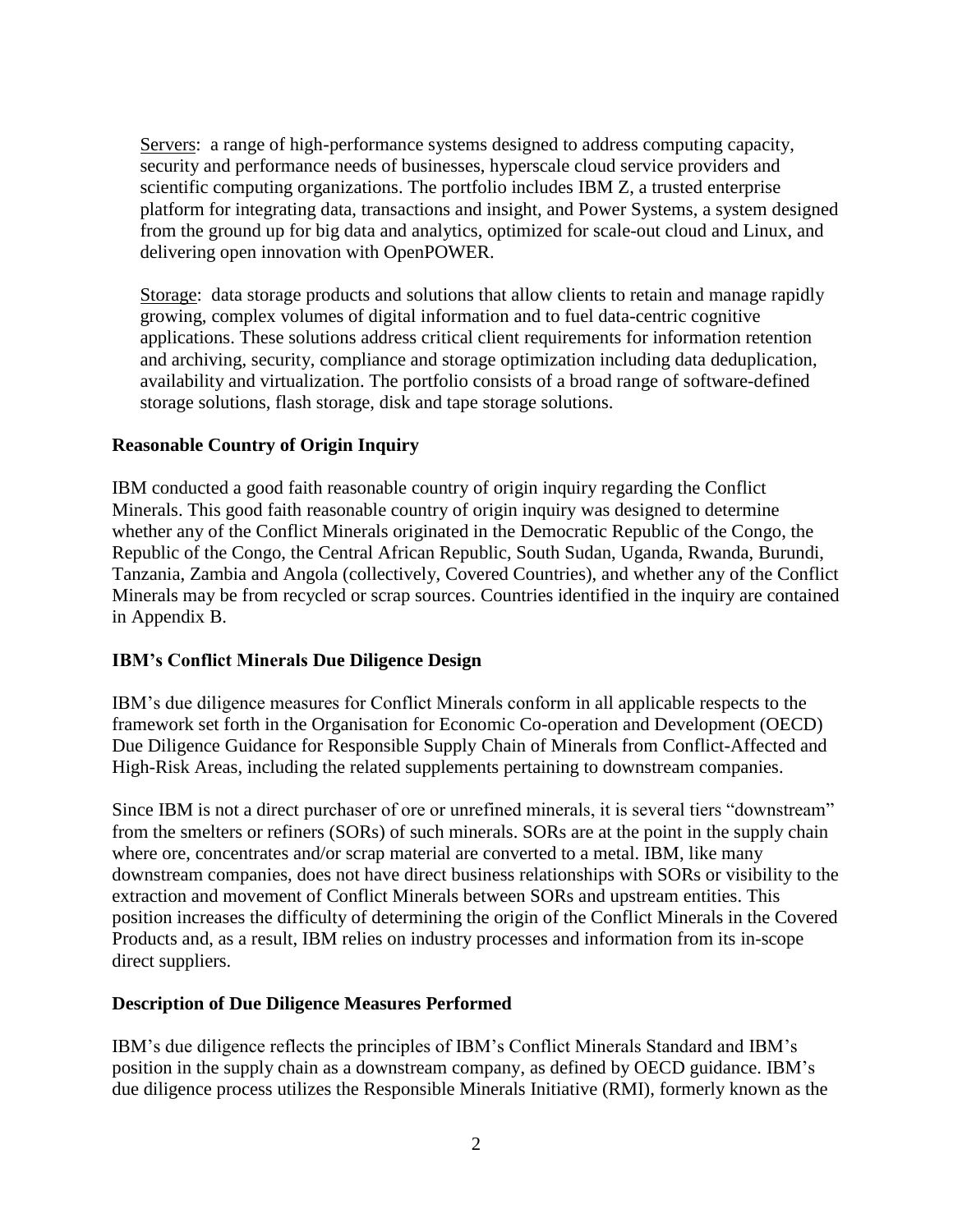Conflict Free Sourcing Initiative, Conflict Minerals Reporting Template (CMRT), including the RMI's Responsible Minerals Assurance Process (RMAP), the London Bullion Market Association (LBMA) and the Responsible Jewelry Council Chain of Custody Standard (RJC CoC). The RMAP, LBMA and RJC CoC use independent third-party audits to identify SORs that have systems in place to assure sourcing of only conflict-free minerals.

Below is a description of the measures performed by IBM for the Reporting Period.

1. Maintained a strong company management system.

- Employed the IBM Conflict Minerals team within IBM's Global Procurement organization to implement IBM's Conflict Minerals Program.
- Posted IBM's Conflict Minerals Standard on IBM's Conflict Minerals-dedicated public website, www.ibm.com/conflictminerals.
- Provided links to Conflict Minerals information to in-scope direct suppliers from the IBM Global Procurement and RMI websites.
- Provided an online grievance mechanism for internal and external parties to report concerns regarding Conflict Minerals to IBM's Ombudsman.
- Retained records related to Conflict Minerals in conformance with IBM's records retention policy.
- Included Conflict Minerals requirements in standard contract templates.
- Delivered Conflict Minerals education to suppliers attending our global education webinar.
- 2. Continued to identify and assess risks in the supply chain.
	- Requested IBM's in-scope direct suppliers to identify SORs and related Conflict Minerals information through the use of the CMRT.
	- Reviewed the information provided in the CMRTs against IBM's validation criteria.
	- Managed collection of CMRTs and tracked status of supplier responses.
	- Analyzed the CMRTs for completeness and accuracy, and, when appropriate, communicated errors and actions required to in-scope direct suppliers.
	- Used RMI Compliant Smelter Sourcing Information and other research to ascertain whether any Conflict Minerals in the Covered Products may have originated in the Covered Countries.
	- Compared SORs identified by the in-scope direct suppliers against RMI information to determine valid SORs and their RMAP status; also checked the status of SORs against LBMA and RJC CoC information.
	- Engaged a third-party consultant to research SORs sourcing Conflict Minerals from Covered Countries.
- 3. Designed and implemented a strategy to respond to identified risks.
	- Reported to IBM's Global Procurement management on topics such as progress of CMRT collection efforts, in-scope direct supplier conflict-free progress, smelter risk mitigation, and driving identified SORs toward RMAP listing.
	- Identified high-risk SORs and required in-scope direct suppliers reporting high-risk SORs to validate whether minerals from the SOR are contained in the products provided to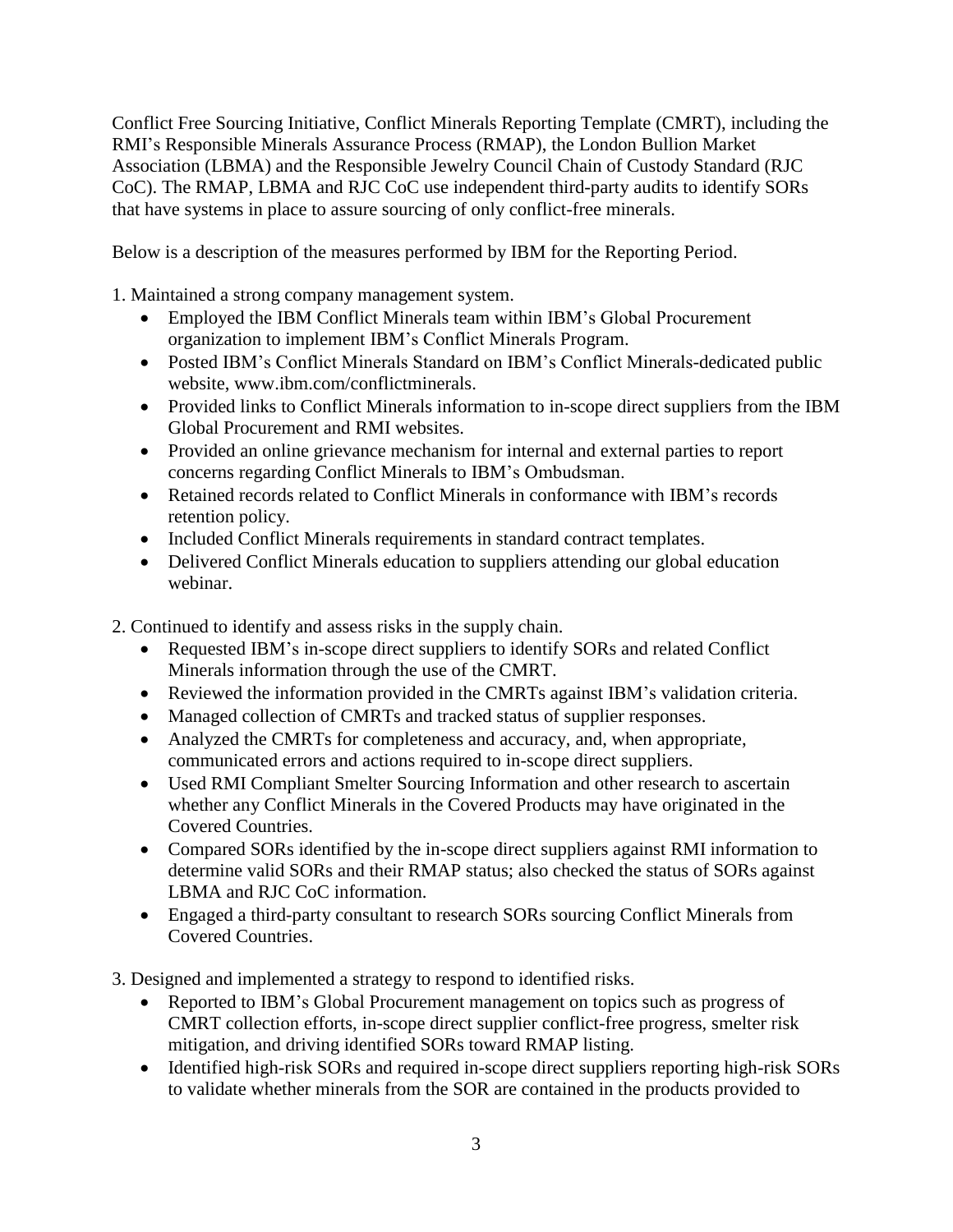IBM. If confirmed that Conflict Minerals from the high-risk SOR were in Covered Products, requested in-scope direct suppliers to remove the SOR from the IBM supply chain.

- Stayed informed of macro Conflict Minerals issues and developments through participation in the RMI.
- Participated in SOR site visits in China, Czech Republic, India, Netherlands and Vietnam to discuss matters regarding RMAP, such as SOR participation and operations.
- Contacted select SORs without a conflict-free designation, directly or indirectly in conjunction with RMI's smelter engagement teams, to encourage their participation in RMAP or other independent third-party audit programs.
- 4. Supported the implementation of independent third-party audits of supply chain due diligence.
	- Supported RMI initiatives through participation in RMI workgroups.
	- Worked in concert with RMI to enhance SOR outreach to drive RMAP participation.
	- Attended minerals conferences in China, Dubai, India and Indonesia to meet with SOR and industry contacts to further RMAP engagement.
	- Donated funds to the Electronic Industry Citizenship Coalition (EICC) Foundation.

5. Reported on supply chain due diligence.

- Pursuant to the Rule, annually file Form SD and IBM's Conflict Minerals Report.
- Published the 2016 Conflict Minerals Report on IBM's Conflict Minerals-dedicated public website, [www.ibm.com/conflictminerals.](http://www.ibm.com/conflictminerals)
- Included Conflict Minerals information in IBM's annual Corporate Responsibility Report.

## **Reporting Period Determination and Findings**

Based on the information obtained through the due diligence process described herein, IBM believes that the SORs that may be used to process the Conflict Minerals contained in the Covered Products are listed in Appendix A. Further, as listed in Appendix B, IBM has reasonably determined the potential countries of origin of the Conflict Minerals in the Covered Products.

For calendar year 2017, IBM requested CMRTs from our in-scope direct suppliers and received responses from all of those suppliers. The following table illustrates the percentage of 2017 SORs in the IBM supply chain assessed as conflict free using the RMAP, LBMA and RJC CoC status (as of March 28, 2018) and the results of our further due diligence on SORs not participating in one of those third-party audit processes.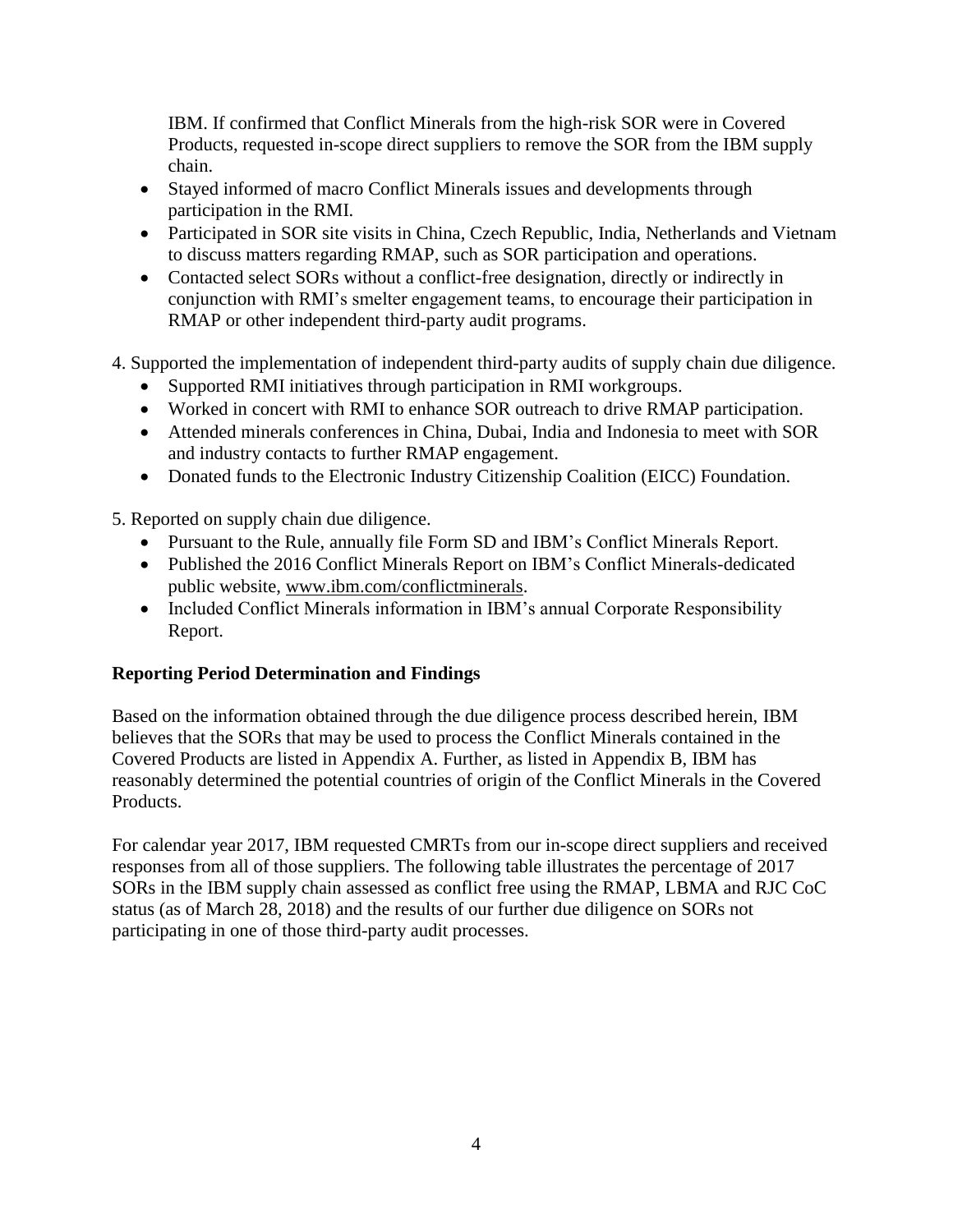| <b>Conflict</b><br><b>Mineral</b> | 2017<br>Compliant<br>SORs vs.<br><b>Total SORs</b><br>identified in<br><b>IBM CMRT</b> | 2017<br>Compliant<br><b>SOR</b><br>Percentage | 2017 SORs Participating in a<br><b>Recognized Conflict-Free</b><br><b>Audit Program or</b><br><b>Reasonably Determined to</b><br><b>Source from Outside Covered</b><br><b>Countries or Recycled Scrap</b> | 2017 SORs Participating in a<br><b>Recognized Conflict-Free</b><br><b>Audit Program or</b><br><b>Reasonably Determined to</b><br><b>Source from Outside Covered</b><br><b>Countries or Recycled Scrap</b><br>Percentage |
|-----------------------------------|----------------------------------------------------------------------------------------|-----------------------------------------------|-----------------------------------------------------------------------------------------------------------------------------------------------------------------------------------------------------------|-------------------------------------------------------------------------------------------------------------------------------------------------------------------------------------------------------------------------|
| <b>Tantalum</b>                   | $40$ of $41$                                                                           | 98%                                           | $40$ of $41$                                                                                                                                                                                              | 98%                                                                                                                                                                                                                     |
| <b>Tin</b>                        | 70 of 79                                                                               | 89%                                           | 75 of 79                                                                                                                                                                                                  | 95%                                                                                                                                                                                                                     |
| <b>Tungsten</b>                   | $41$ of $46$                                                                           | 89%                                           | 42 of 46                                                                                                                                                                                                  | 91%                                                                                                                                                                                                                     |
| Gold                              | $104$ of $141$                                                                         | 74%                                           | 124 of 141                                                                                                                                                                                                | 88%                                                                                                                                                                                                                     |
| <b>Total</b>                      | 255 of 307                                                                             | 83%                                           | 281 of 307*                                                                                                                                                                                               | 92%                                                                                                                                                                                                                     |

\* All of IBM's in-scope direct suppliers completed a CMRT, with 99% upstream supplier reporting (versus 93% upstream reporting in 2016), resulting in the identification of 307 SORs in IBM's supply chain for 2017.

The following graph illustrates IBM's overall progress of reported SORs toward conflict-free sources.



\*\* In calendar years 2013 and 2014, conflict-free SORs included only those SORs that were determined to be "Compliant" with a recognized third-party audit process. For 2015 and 2016,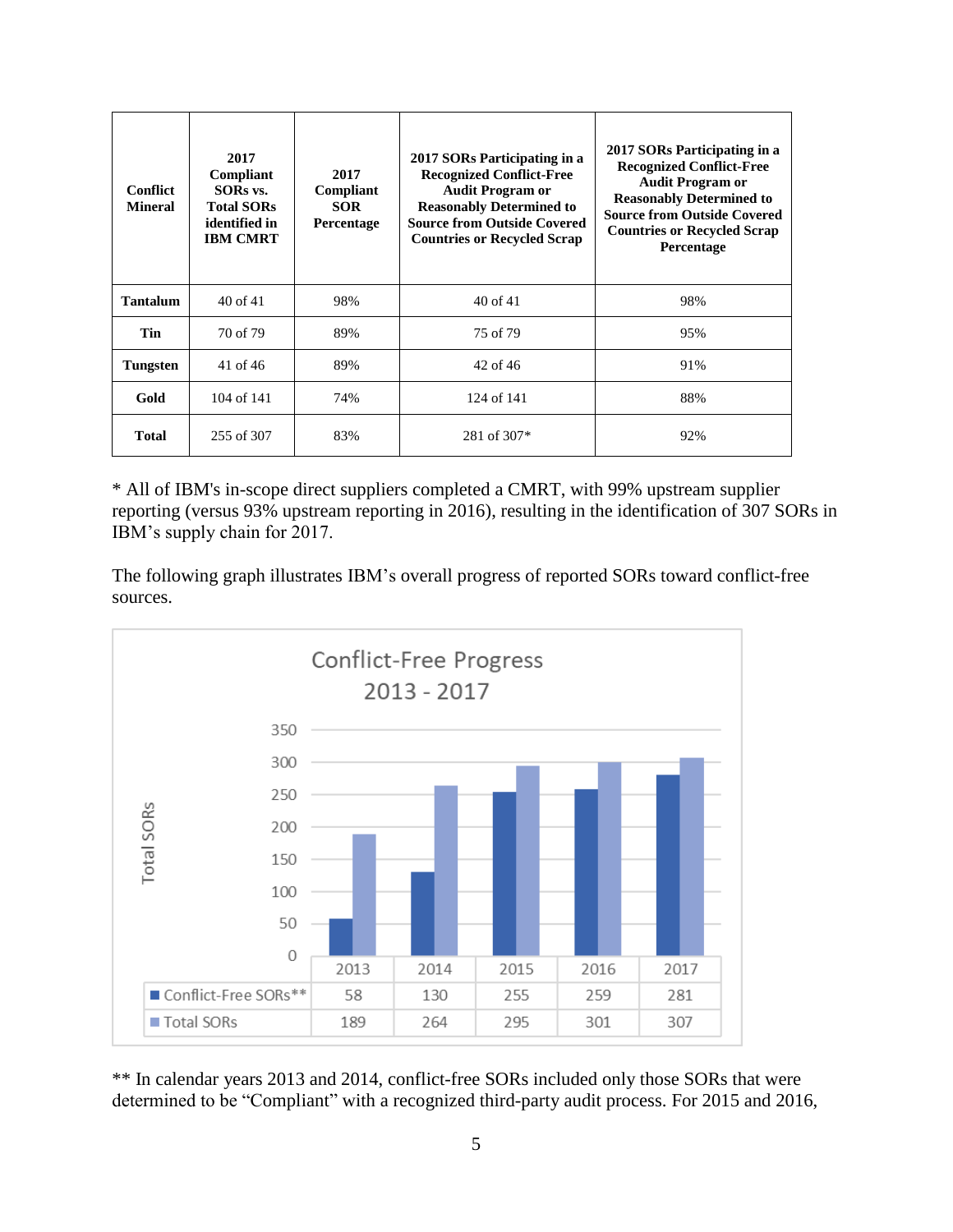conflict-free SORs also included those that are "Active" in a third-party audit process. The 2017 conflict-free SORs list also includes those SORs reasonably determined to source Conflict Minerals from outside Covered Countries or from recycled or scrap sources.

# **IBM Requirement for Suppliers to be Conflict Free**

IBM continued its initiative to have all in-scope direct suppliers achieve a conflict-free supply chain. In-scope direct suppliers with CMRTs containing SORs that are not progressing toward, or not already, conflict free are required to remove those SORs from products provided to IBM. The IBM Conflict Minerals team and the Global Procurement Organization work with those suppliers to help them achieve this goal. Their progress is tracked and reported to IBM executives twice per month along with IBM's progress toward conflict-free status.

# **IBM's Next Steps to Mitigate Conflict Minerals Risk**

IBM expects to take the following steps to improve its due diligence measures and to further mitigate the risk that the Conflict Minerals contained in the Covered Products finance or benefit armed groups in the Covered Countries:

- By participating in the RMI, contribute to the continued development of collaborative tools and resources for companies to use to assess their supply chains and avoid inclusion of Conflict Minerals in the extended supply chain.
- Remain aware of developments in Conflict Minerals due diligence processes by participation in the RMI and apply that knowledge to IBM's Conflict Minerals risk assessment and mitigation actions.
- Work in concert with RMI members and in-scope direct suppliers to contact SORs to better understand their sourcing circumstances and gain their commitment to a RMAP assessment or another recognized validation scheme.
- Seek resolution for the identified SORs in IBM's supply chain that are not currently on RMI's list of recognized SORs and drive additional identified SORs in IBM's supply chain into the RMAP.
- Improve CMRT response completeness from in-scope direct suppliers through IBM's review and feedback to those suppliers using the most current SOR information.
- Drive in-scope direct suppliers to provide product-specific CMRTs instead of companylevel CMRTs, as company-level CMRTs may include SORs not used in the supply chain for Covered Products; use of product-specific CMRTs by in-scope direct suppliers will enable IBM to have a more precise list of SORs used in the Covered Products.
- Continue to influence upstream sourcing practices to require the usage of RMAPcompliant SORs, including the use of conflict-free contract clauses.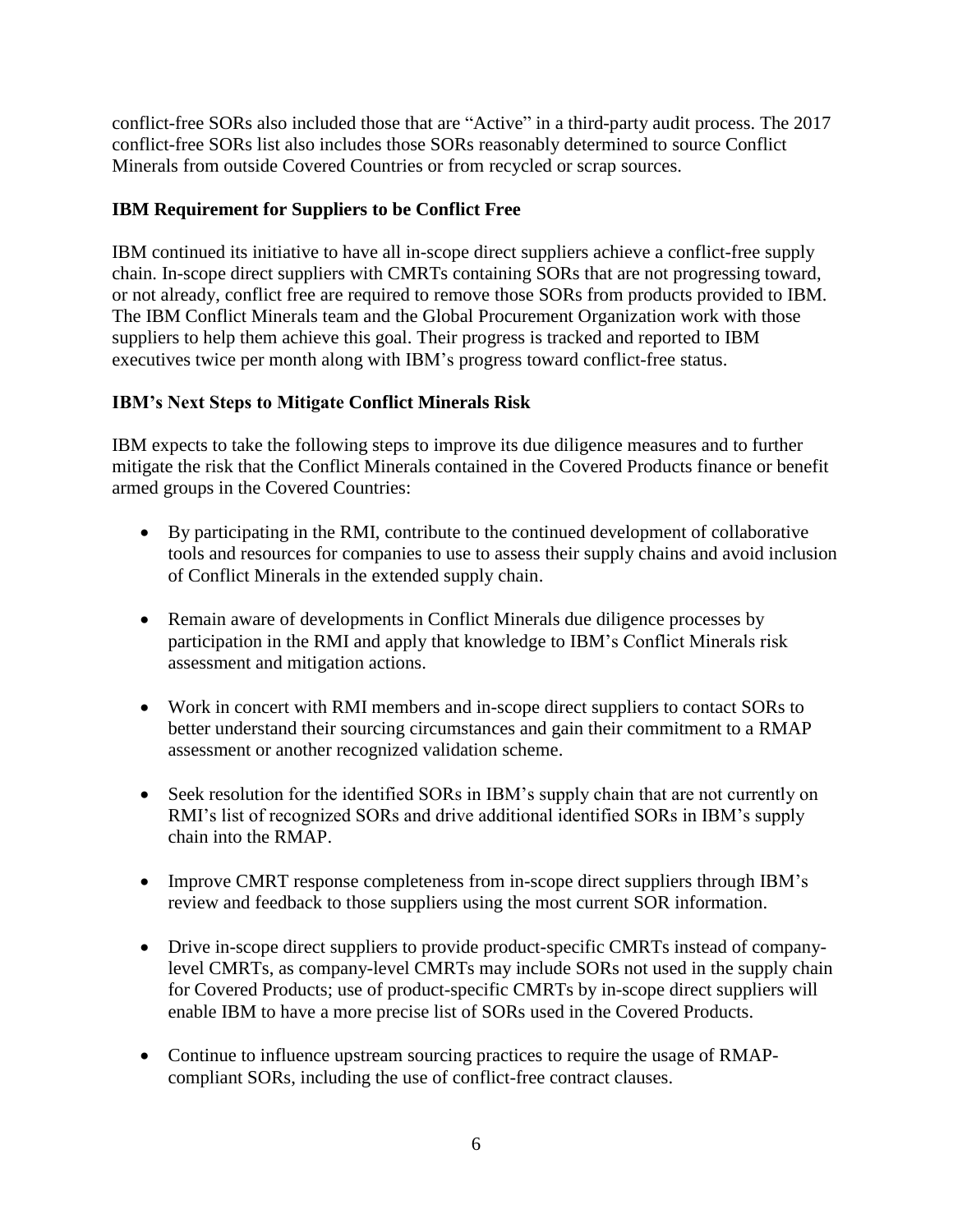#### **IBM's Support of RMI**

As outlined in the OECD Due Diligence Guidance for Responsible Supply Chains of Minerals from Conflict-Affected and High-Risk Areas, the internationally recognized standard on which IBM's due diligence is based, IBM supports an industry initiative that audits the due diligence activities of SORs. That industry initiative is the RMI's RMAP. The reasonable country of origin data on which IBM relied for certain statements in this Report was obtained through our membership in the RMI. IBM is an active contributor to RMI through our participation in various working groups. IBM's member ID: MIBM.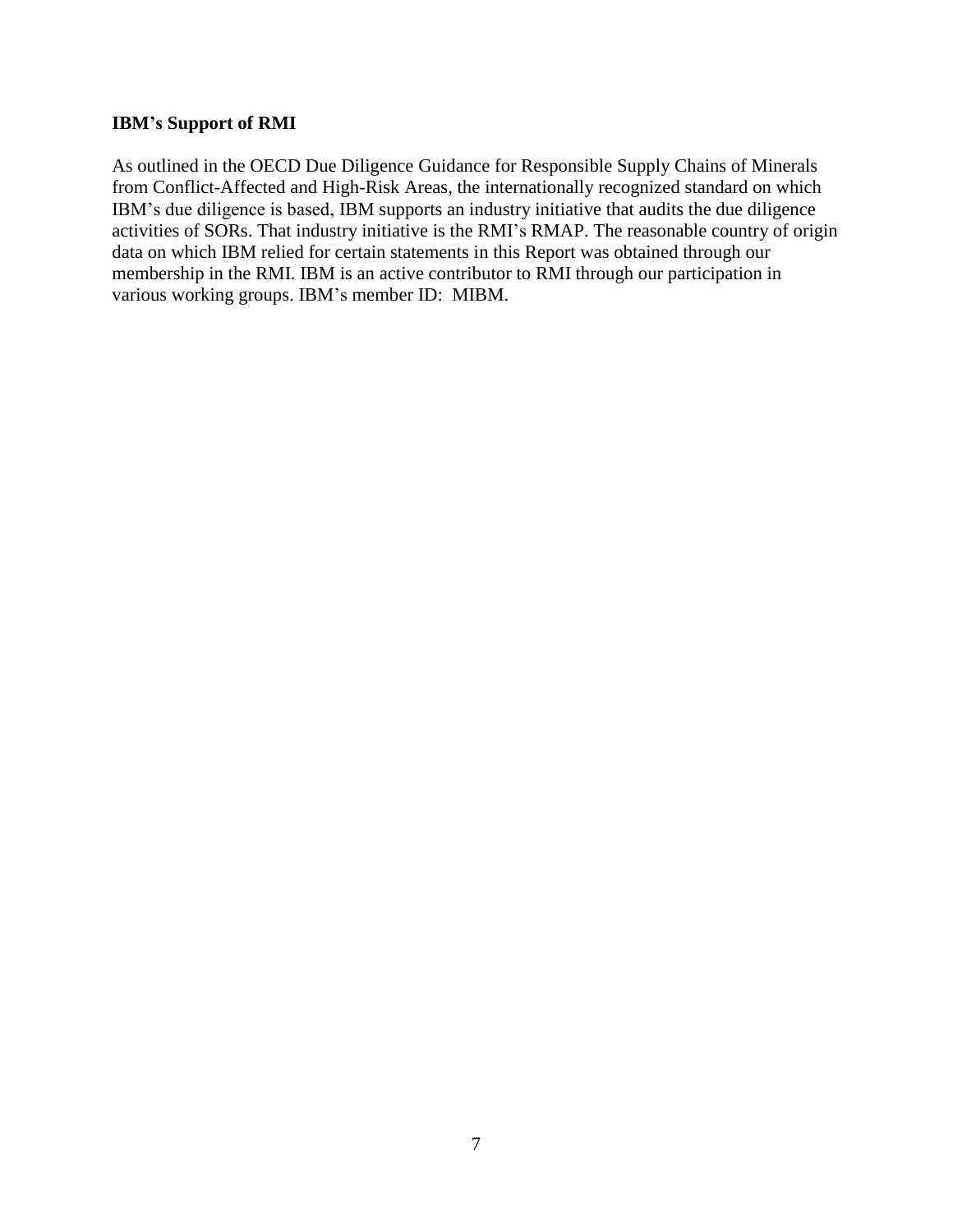### **Appendix A**

# **Smelters or Refiners (SORs) that may be used to process the Conflict Minerals contained in the Covered Products.**

SOR Status:

- "Compliant" indicates that the SOR is publicly listed on the RMAP, LBMA Good Delivery List or RJC Chain-of-Custody web sites and considered conflict free for 2017.
- "Active" indicates that the SOR is in process for RMAP assessment.
- "Not Participating" indicates that the SOR is not a current participant in any of the abovementioned processes.
- "No Longer Applicable" indicates that the SOR has ceased operating or no longer meets the RMI definition of smelter or refiner.

| <b>Metal</b> | <b>Name of SOR</b>                                           | <b>Country Location</b><br>of SOR | <b>SOR Status as</b><br>of March 28,<br>2018 |
|--------------|--------------------------------------------------------------|-----------------------------------|----------------------------------------------|
| Gold         | Abington Reldan Metals,<br><b>LLC</b>                        | <b>United States</b>              | <b>Not</b><br>Participating                  |
| Gold         | <b>Advanced Chemical</b><br>Company                          | <b>United States</b>              | Compliant                                    |
| Gold         | <b>Aida Chemical Industries</b><br>Co., Ltd.                 | Japan                             | Compliant                                    |
| Gold         | Al Etihad Gold LLC                                           | <b>United Arab</b><br>Emirates    | Compliant                                    |
| Gold         | Allgemeine Gold-und<br>Silberscheideanstalt A.G.             | Germany                           | Compliant                                    |
| Gold         | Almalyk Mining and<br><b>Metallurgical Complex</b><br>(AMMC) | Uzbekistan                        | Compliant                                    |
| Gold         | AngloGold Ashanti Corrego<br>do Sitio Mineracao              | <b>Brazil</b>                     | Compliant                                    |
| Gold         | Argor-Heraeus S.A.                                           | Switzerland                       | Compliant                                    |
| Gold         | Asahi Pretec Corp.                                           | Japan                             | Compliant                                    |
| Gold         | Asahi Refining Canada Ltd.                                   | Canada                            | Compliant                                    |
| Gold         | Asahi Refining USA Inc.                                      | <b>United States</b>              | Compliant                                    |
| Gold         | Asaka Riken Co., Ltd.                                        | Japan                             | Compliant                                    |
| Gold         | Atasay Kuyumculuk Sanayi<br>Ve Ticaret A.S.                  | Turkey                            | <b>Not</b><br>Participating                  |
| Gold         | <b>AU Traders and Refiners</b>                               | South Africa                      | Compliant                                    |
| Gold         | <b>Aurubis AG</b>                                            | Germany                           | Compliant                                    |
| Gold         | <b>Bangalore Refinery</b>                                    | India                             | Active                                       |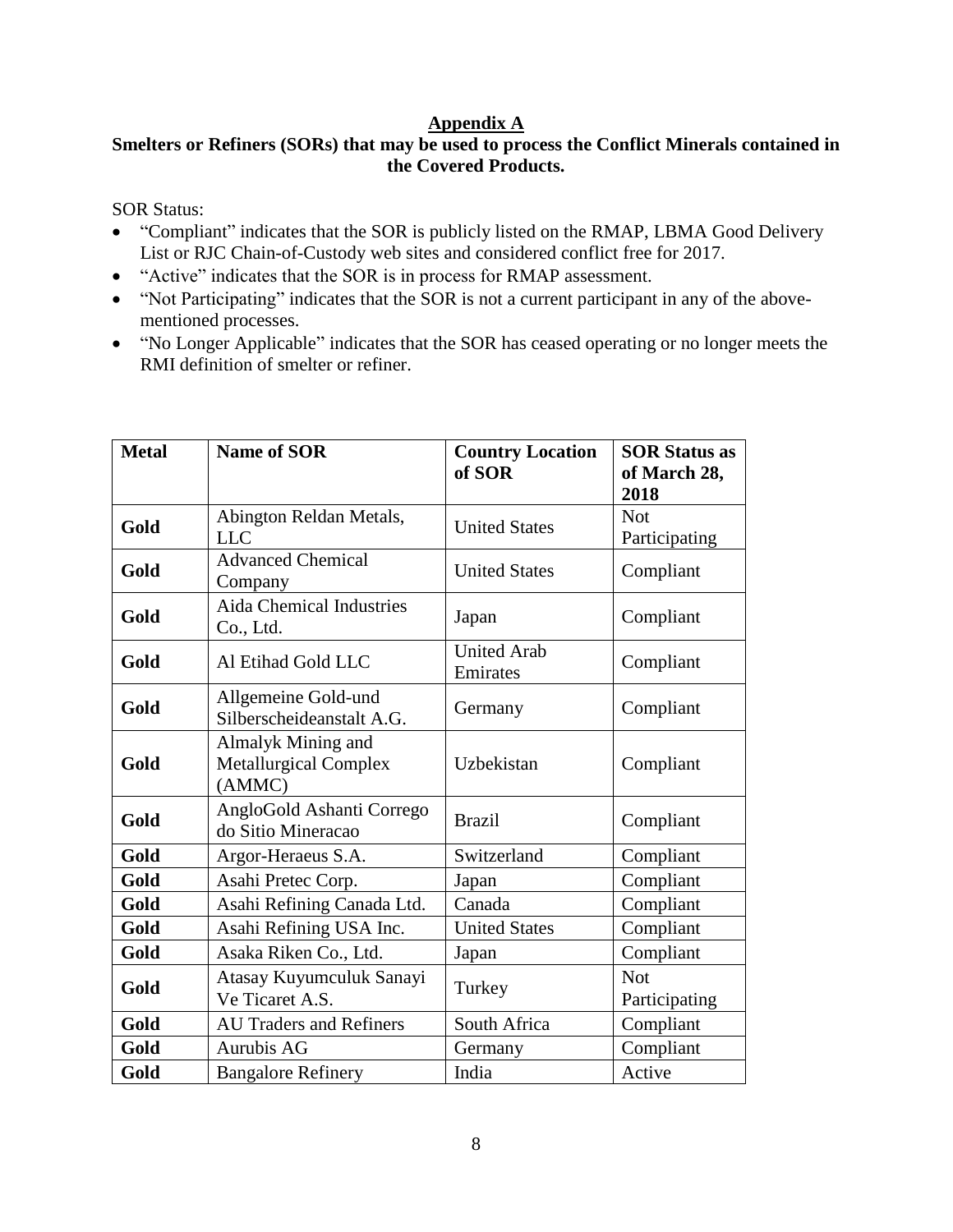| Gold | Bangko Sentral ng Pilipinas<br>(Central Bank of the<br>Philippines) | Philippines                    | Compliant                   |
|------|---------------------------------------------------------------------|--------------------------------|-----------------------------|
| Gold | <b>Boliden AB</b>                                                   | Sweden                         | Compliant                   |
| Gold | C. Hafner GmbH + Co. KG                                             | Germany                        | Compliant                   |
| Gold | Caridad                                                             | Mexico                         | <b>Not</b><br>Participating |
| Gold | <b>CCR Refinery - Glencore</b><br>Canada Corporation                | Canada                         | Compliant                   |
| Gold | Cendres + Metaux S.A.                                               | Switzerland                    | Compliant                   |
| Gold | Chimet S.p.A.                                                       | Italy                          | Compliant                   |
| Gold | Chugai Mining                                                       | Japan                          | <b>Not</b><br>Participating |
| Gold | Daejin Indus Co., Ltd.                                              | South Korea                    | Compliant                   |
| Gold | Daye Non-Ferrous Metals<br>Mining Ltd.                              | China                          | Compliant                   |
| Gold | Degussa Sonne / Mond<br><b>Goldhandel GmbH</b>                      | Germany                        | <b>Not</b><br>Participating |
| Gold | <b>DODUCO</b> Contacts and<br><b>Refining GmbH</b>                  | Germany                        | Compliant                   |
| Gold | Dowa                                                                | Japan                          | Compliant                   |
| Gold | DSC (Do Sung Corporation)                                           | South Korea                    | Compliant                   |
| Gold | Eco-System Recycling Co.,<br>Ltd.                                   | Japan                          | Compliant                   |
| Gold | Elemetal Refining, LLC                                              | <b>United States</b>           | No Longer<br>Applicable     |
| Gold | <b>Emirates Gold DMCC</b>                                           | <b>United Arab</b><br>Emirates | Compliant                   |
| Gold | <b>GCC Gujrat Gold Centre</b><br>Pvt. Ltd.                          | India                          | <b>Not</b><br>Participating |
| Gold | Geib Refining Corporation                                           | <b>United States</b>           | Compliant                   |
| Gold | Gold Refinery of Zijin<br>Mining Group Co., Ltd.                    | China                          | Compliant                   |
| Gold | <b>Great Wall Precious Metals</b><br>Co., Ltd. of CBPM              | China                          | Compliant                   |
| Gold | <b>Guangdong Jinding Gold</b><br>Limited                            | China                          | <b>Not</b><br>Participating |
| Gold | Guoda Safina High-Tech<br>Environmental Refinery Co.,<br>Ltd.       | China                          | <b>Not</b><br>Participating |
| Gold | Hangzhou Fuchunjiang<br>Smelting Co., Ltd.                          | China                          | <b>Not</b><br>Participating |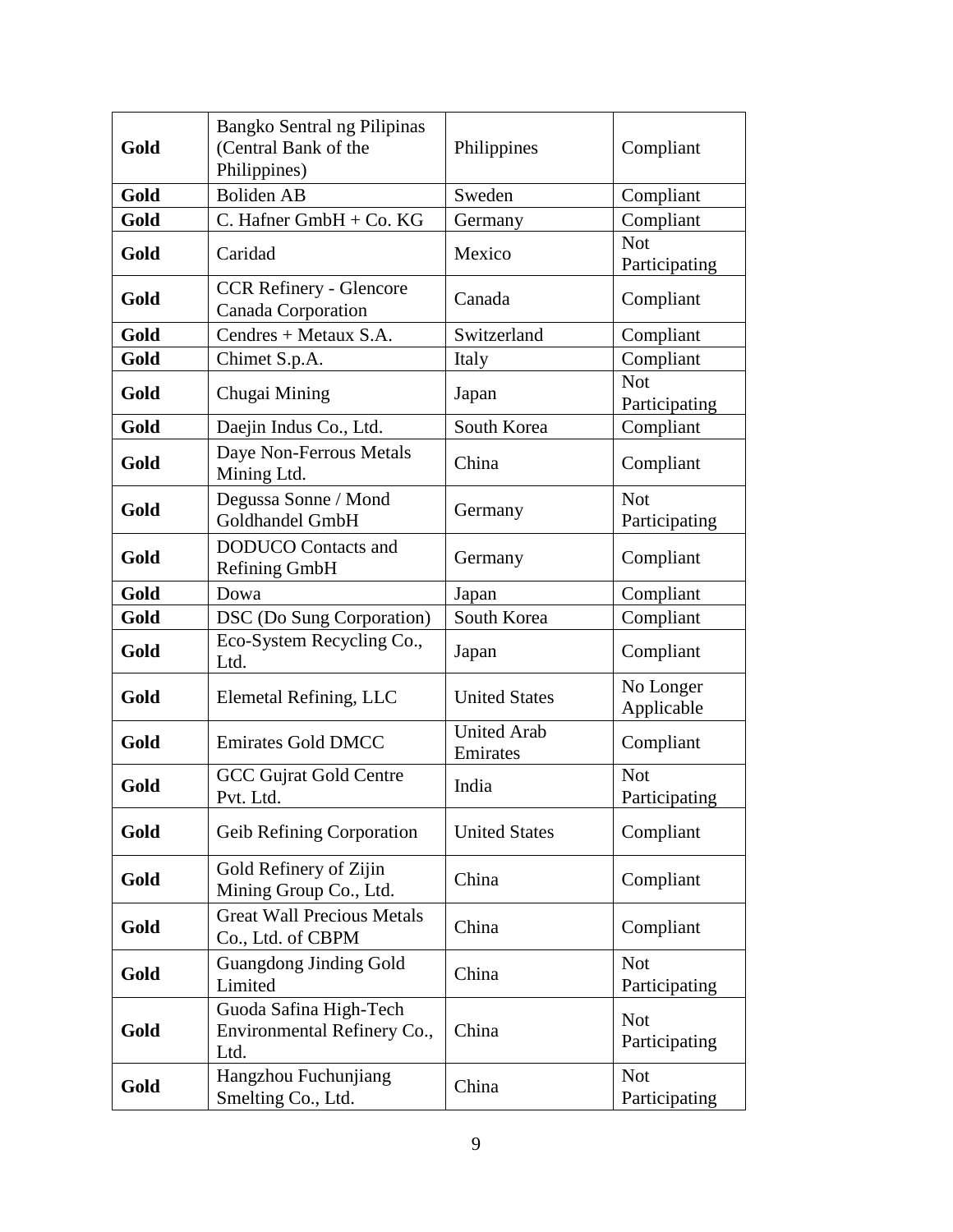| Gold | HeeSung Metal Ltd.                                                       | South Korea                    | Compliant                   |
|------|--------------------------------------------------------------------------|--------------------------------|-----------------------------|
| Gold | $Heimerle + Meule GmbH$                                                  | Germany                        | Compliant                   |
| Gold | Heraeus Metals Hong Kong<br>Ltd.                                         | China                          | Compliant                   |
| Gold | <b>Heraeus Precious Metals</b><br>GmbH & Co. KG                          | Germany                        | Compliant                   |
| Gold | Hunan Chenzhou Mining<br>Co., Ltd.                                       | China                          | <b>Not</b><br>Participating |
| Gold | HwaSeong CJ CO., LTD.                                                    | South Korea                    | <b>Not</b><br>Participating |
| Gold | Inner Mongolia Qiankun<br>Gold and Silver Refinery<br>Share Co., Ltd.    | China                          | Compliant                   |
| Gold | Ishifuku Metal Industry Co.,<br>Ltd.                                     | Japan                          | Compliant                   |
| Gold | <b>Istanbul Gold Refinery</b>                                            | Turkey                         | Compliant                   |
| Gold | Italpreziosi                                                             | Italy                          | Compliant                   |
| Gold | Japan Mint                                                               | Japan                          | Compliant                   |
| Gold | Jiangxi Copper Co., Ltd.                                                 | China                          | Compliant                   |
| Gold | <b>JSC Ekaterinburg Non-</b><br><b>Ferrous Metal Processing</b><br>Plant | Russia                         | Compliant                   |
| Gold | <b>JSC</b> Uralelectromed                                                | Russia                         | Compliant                   |
| Gold | JX Nippon Mining & Metals<br>Co., Ltd.                                   | Japan                          | Compliant                   |
| Gold | Kaloti Precious Metals                                                   | <b>United Arab</b><br>Emirates | <b>Not</b><br>Participating |
| Gold | Kazakhmys Smelting LLC                                                   | Kazakhstan                     | <b>Not</b><br>Participating |
| Gold | Kazzinc                                                                  | Kazakhstan                     | Compliant                   |
| Gold | Kennecott Utah Copper LLC                                                | <b>United States</b>           | Compliant                   |
| Gold | KGHM Polska Miedz Spolka<br>Akcyjna                                      | Poland                         | Active                      |
| Gold | Kojima Chemicals Co., Ltd.                                               | Japan                          | Compliant                   |
| Gold | Korea Zinc Co., Ltd.                                                     | South Korea                    | Compliant                   |
| Gold | Kyrgyzaltyn JSC                                                          | Kyrgyzstan                     | Compliant                   |
| Gold | Kyshtym Copper-<br>Electrolytic Plant ZAO                                | Russia                         | <b>Not</b><br>Participating |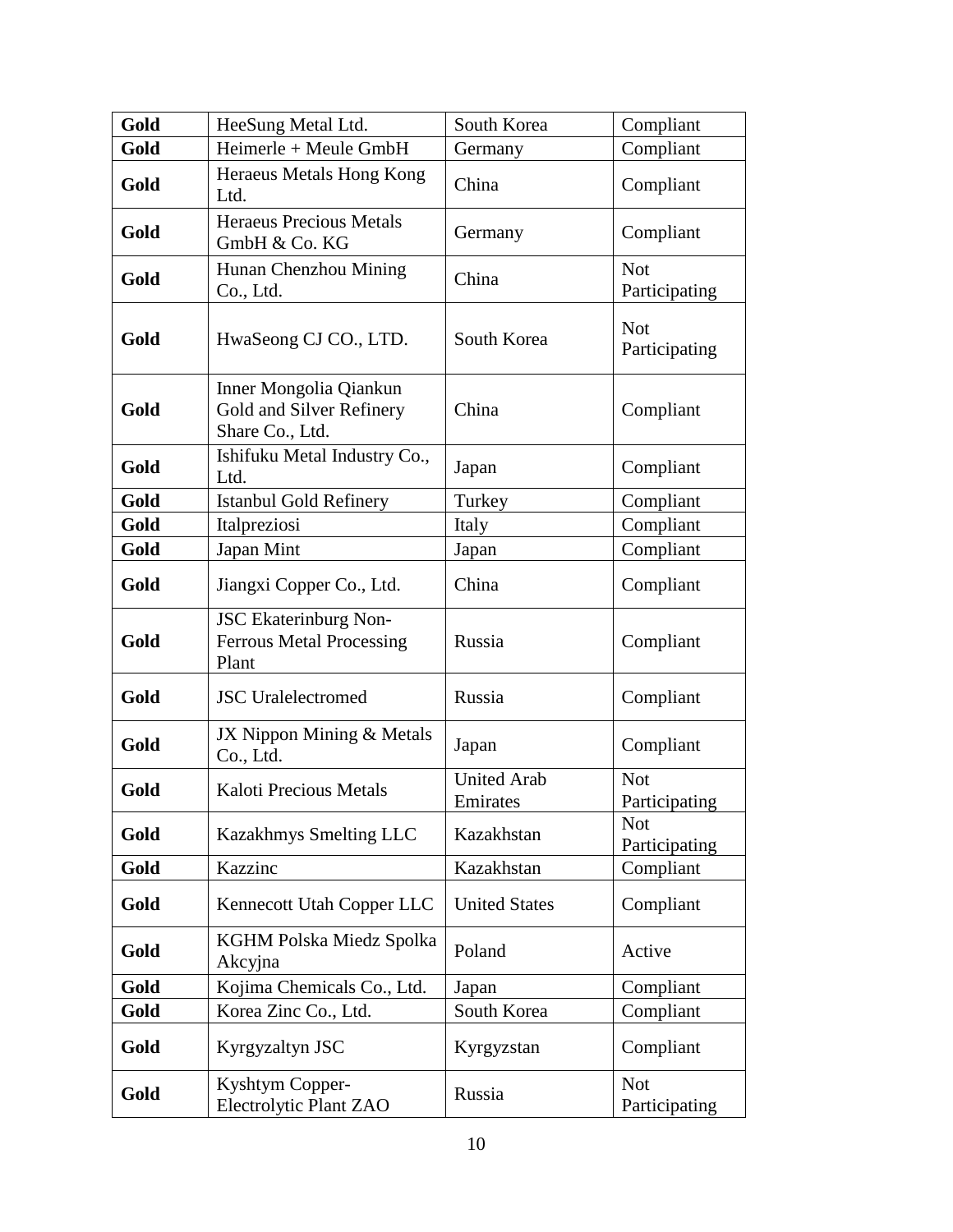| Gold | L'azurde Company For<br>Jewelry                         | Saudi Arabia         | <b>Not</b><br>Participating |
|------|---------------------------------------------------------|----------------------|-----------------------------|
| Gold | Lingbao Gold Co., Ltd.                                  | China                | <b>Not</b><br>Participating |
| Gold | Lingbao Jinyuan Tonghui<br>Refinery Co., Ltd.           | China                | <b>Not</b><br>Participating |
| Gold | L'Orfebre S.A.                                          | Andorra              | Active                      |
| Gold | LS-NIKKO Copper Inc.                                    | South Korea          | Compliant                   |
| Gold | Luoyang Zijin Yinhui Gold<br>Refinery Co., Ltd.         | China                | <b>Not</b><br>Participating |
| Gold | <b>Marsam Metals</b>                                    | <b>Brazil</b>        | Compliant                   |
| Gold | Materion                                                | <b>United States</b> | Compliant                   |
| Gold | Matsuda Sangyo Co., Ltd.                                | Japan                | Compliant                   |
| Gold | Metalor Technologies (Hong<br>Kong) Ltd.                | China                | Compliant                   |
| Gold | <b>Metalor Technologies</b><br>(Singapore) Pte., Ltd.   | Singapore            | Compliant                   |
| Gold | <b>Metalor Technologies</b><br>(Suzhou) Ltd.            | China                | Compliant                   |
| Gold | Metalor Technologies S.A.                               | Switzerland          | Compliant                   |
| Gold | <b>Metalor USA Refining</b><br>Corporation              | <b>United States</b> | Compliant                   |
| Gold | Metalurgica Met-Mex<br>Penoles S.A. De C.V.             | Mexico               | Compliant                   |
| Gold | Mitsubishi Materials<br>Corporation                     | Japan                | Compliant                   |
| Gold | Mitsui Mining and Smelting<br>Co., Ltd.                 | Japan                | Compliant                   |
| Gold | MMTC-PAMP India Pvt.,<br>Ltd.                           | India                | Compliant                   |
| Gold | Modeltech Sdn Bhd                                       | Malaysia             | Active                      |
| Gold | Morris and Watson                                       | New Zealand          | <b>Not</b><br>Participating |
| Gold | Morris and Watson Gold<br>Coast                         | Australia            | <b>Not</b><br>Participating |
| Gold | <b>Moscow Special Alloys</b><br><b>Processing Plant</b> | Russia               | Compliant                   |
| Gold | Nadir Metal Rafineri San. Ve<br>Tic. A.S.               | Turkey               | Compliant                   |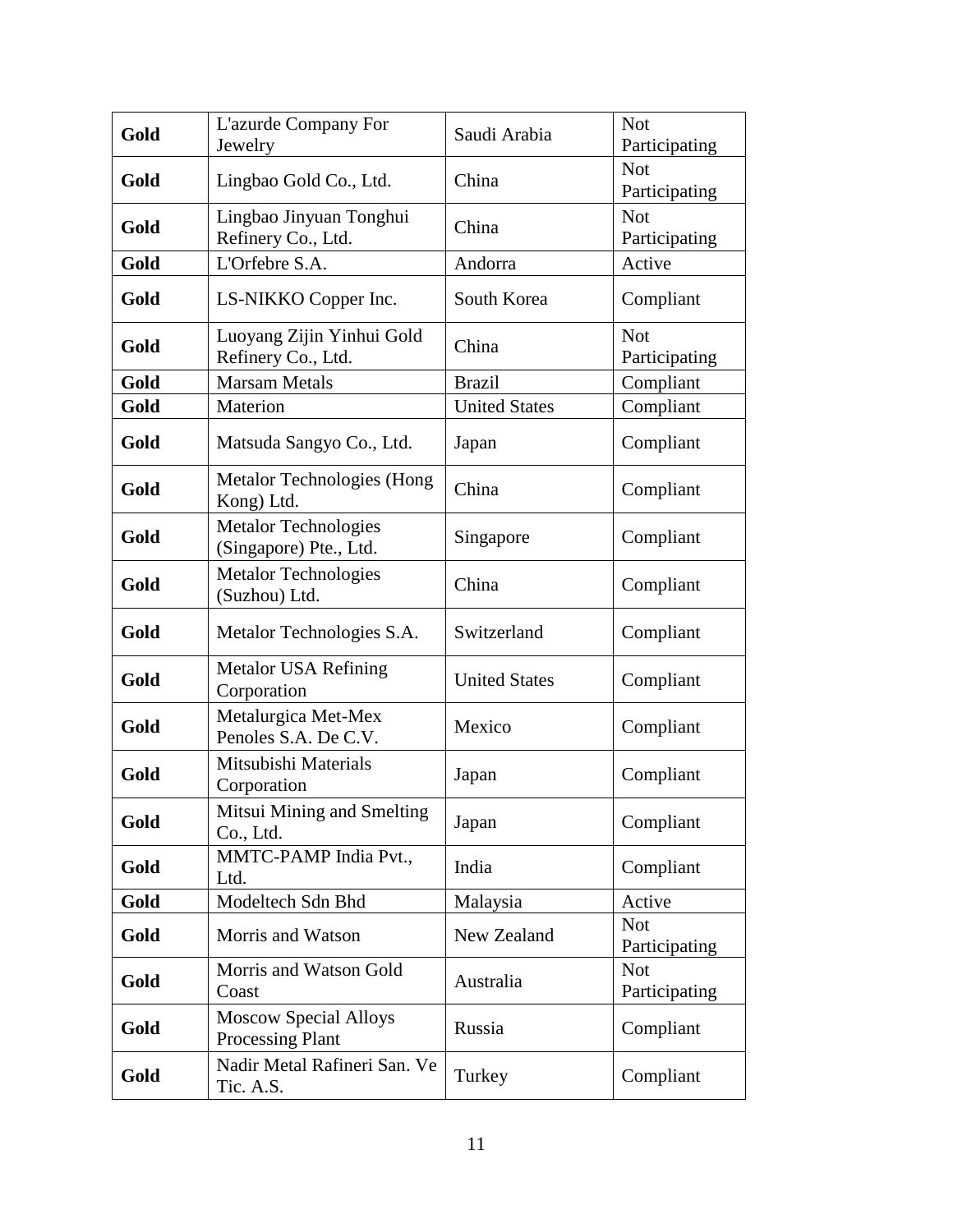| Gold | Navoi Mining and<br><b>Metallurgical Combinat</b>                                           | Uzbekistan           | Compliant                   |
|------|---------------------------------------------------------------------------------------------|----------------------|-----------------------------|
| Gold | Nihon Material Co., Ltd.                                                                    | Japan                | Compliant                   |
| Gold | Ogussa Osterreichische<br>Gold- und Silber-<br>Scheideanstalt GmbH                          | Austria              | Compliant                   |
| Gold | <b>Ohura Precious Metal</b><br>Industry Co., Ltd.                                           | Japan                | Compliant                   |
| Gold | <b>OJSC</b> "The Gulidov<br>Krasnoyarsk Non-Ferrous<br>Metals Plant" (OJSC<br>Krastsvetmet) | Russia               | Compliant                   |
| Gold | <b>OJSC Novosibirsk Refinery</b>                                                            | Russia               | Compliant                   |
| Gold | PAMP S.A.                                                                                   | Switzerland          | Compliant                   |
| Gold | Pease & Curren                                                                              | <b>United States</b> | <b>Not</b><br>Participating |
| Gold | Penglai Penggang Gold<br>Industry Co., Ltd.                                                 | China                | <b>Not</b><br>Participating |
| Gold | Planta Recuperadora de<br><b>Metales SpA</b>                                                | Chile                | Compliant                   |
| Gold | Prioksky Plant of Non-<br><b>Ferrous Metals</b>                                             | Russia               | Compliant                   |
| Gold | PT Aneka Tambang<br>(Persero) Tbk                                                           | Indonesia            | Compliant                   |
| Gold | PX Precinox S.A.                                                                            | Switzerland          | Compliant                   |
| Gold | Rand Refinery (Pty) Ltd.                                                                    | South Africa         | Compliant                   |
| Gold | Refinery of Seemine Gold<br>Co., Ltd.                                                       | China                | <b>Not</b><br>Participating |
| Gold | Remondis Argentia B.V.                                                                      | Netherlands          | Active                      |
| Gold | <b>Republic Metals Corporation</b>                                                          | <b>United States</b> | Compliant                   |
| Gold | Royal Canadian Mint                                                                         | Canada               | Compliant                   |
| Gold | <b>SAAMP</b>                                                                                | France               | Compliant                   |
| Gold | Sabin Metal Corp.                                                                           | <b>United States</b> | <b>Not</b><br>Participating |
| Gold | Safimet S.p.A                                                                               | Italy                | Compliant                   |
| Gold | SAFINA A.S.                                                                                 | Czech Republic       | Active                      |
| Gold | Sai Refinery                                                                                | India                | <b>Not</b><br>Participating |
| Gold | <b>Samduck Precious Metals</b>                                                              | South Korea          | Compliant                   |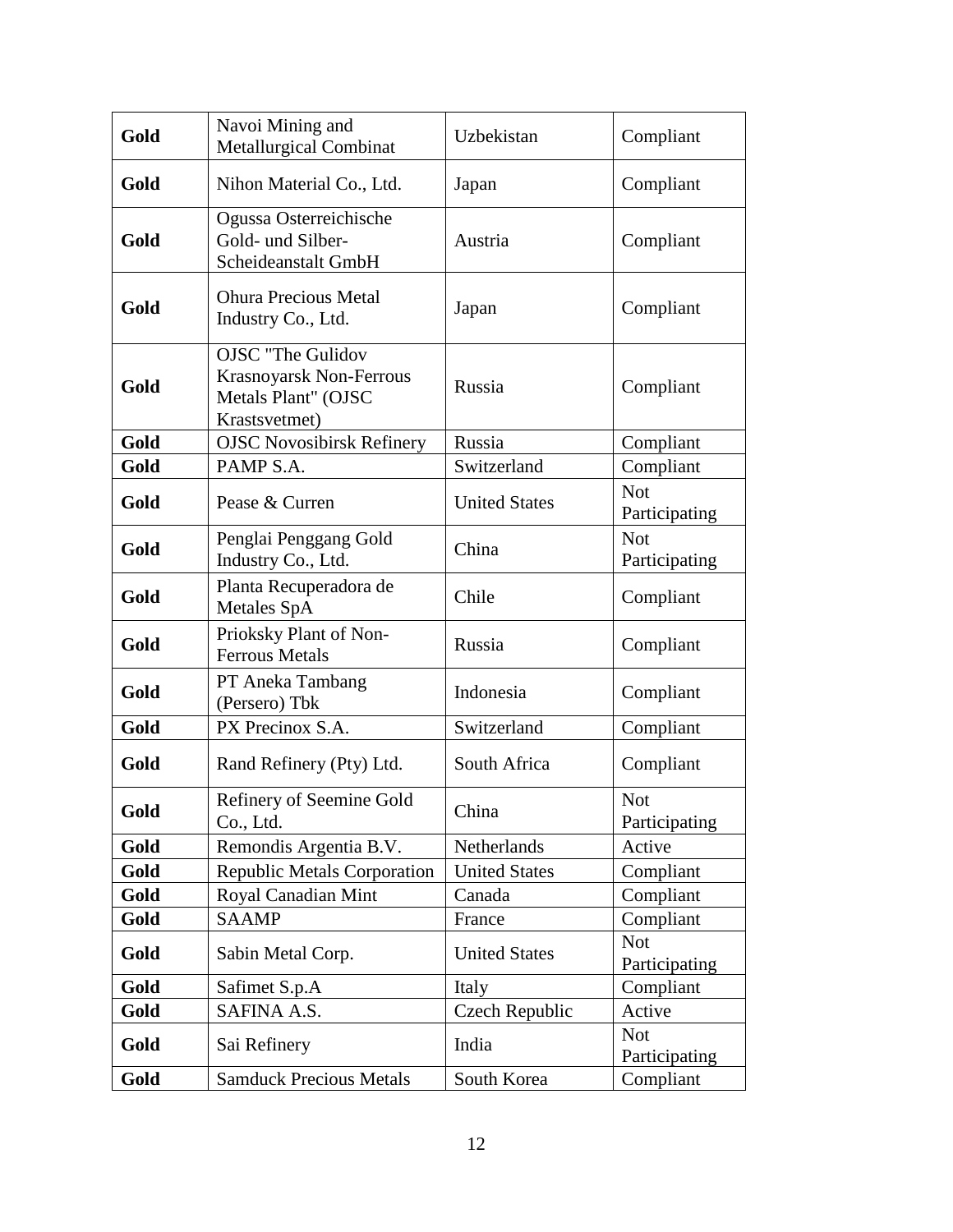| Gold | Samwon Metals Corp.                                                                      | South Korea          | <b>Not</b><br>Participating |
|------|------------------------------------------------------------------------------------------|----------------------|-----------------------------|
| Gold | <b>SAXONIA Edelmetalle</b><br>GmbH                                                       | Germany              | Compliant                   |
| Gold | Schone Edelmetaal B.V.                                                                   | Netherlands          | Compliant                   |
| Gold | SEMPSA Joyeria Plateria<br>S.A.                                                          | Spain                | Compliant                   |
| Gold | <b>Shandong Tiancheng</b><br><b>Biological Gold Industrial</b><br>Co., Ltd.              | China                | <b>Not</b><br>Participating |
| Gold | Shandong Zhaojin Gold &<br>Silver Refinery Co., Ltd.                                     | China                | Compliant                   |
| Gold | <b>Sichuan Tianze Precious</b><br>Metals Co., Ltd.                                       | China                | Compliant                   |
| Gold | Singway Technology Co.,<br>Ltd.                                                          | Taiwan               | Compliant                   |
| Gold | So Accurate Group, Inc.                                                                  | <b>United States</b> | No Longer<br>Applicable     |
| Gold | SOE Shyolkovsky Factory of<br><b>Secondary Precious Metals</b>                           | Russia               | Compliant                   |
| Gold | <b>Solar Applied Materials</b><br>Technology Corp.                                       | Taiwan               | Compliant                   |
| Gold | <b>State Research Institute</b><br><b>Center for Physical Sciences</b><br>and Technology | Lithuania            | <b>Not</b><br>Participating |
| Gold | <b>Sumitomo Metal Mining</b><br>Co., Ltd.                                                | Japan                | Compliant                   |
| Gold | SungEel HiMetal Co., Ltd.                                                                | South Korea          | Compliant                   |
| Gold | T.C.A S.p.A                                                                              | Italy                | Compliant                   |
| Gold | Tanaka Kikinzoku Kogyo<br>K.K.                                                           | Japan                | Compliant                   |
| Gold | The Refinery of Shandong<br>Gold Mining Co., Ltd.                                        | China                | Compliant                   |
| Gold | Tokuriki Honten Co., Ltd.                                                                | Japan                | Compliant                   |
| Gold | <b>Tongling Nonferrous Metals</b><br>Group Co., Ltd.                                     | China                | <b>Not</b><br>Participating |
| Gold | TOO Tau-Ken-Altyn                                                                        | Kazakhstan           | <b>Not</b><br>Participating |
| Gold | Torecom                                                                                  | South Korea          | Compliant                   |
| Gold | Umicore Brasil Ltda.                                                                     | <b>Brazil</b>        | Compliant                   |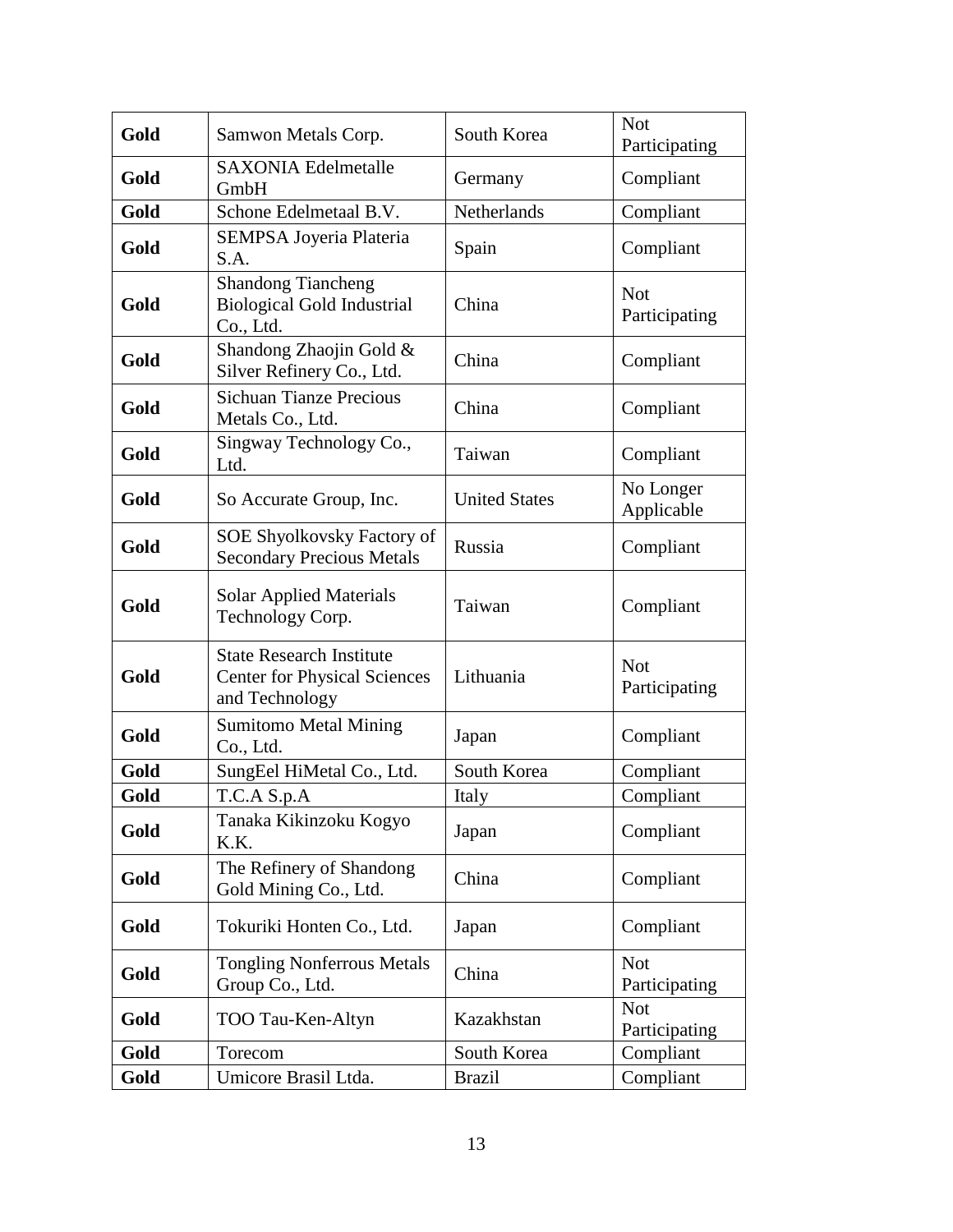| Gold            | <b>Umicore Precious Metals</b><br>Thailand                    | Thailand             | Compliant                   |
|-----------------|---------------------------------------------------------------|----------------------|-----------------------------|
| Gold            | Umicore S.A. Business Unit<br><b>Precious Metals Refining</b> | Belgium              | Compliant                   |
| Gold            | <b>United Precious Metal</b><br>Refining, Inc.                | <b>United States</b> | Compliant                   |
| Gold            | Valcambi S.A.                                                 | Switzerland          | Compliant                   |
| Gold            | <b>Western Australian Mint</b><br>(T/a The Perth Mint)        | Australia            | Compliant                   |
| Gold            | <b>WIELAND Edelmetalle</b><br>GmbH                            | Germany              | Compliant                   |
| Gold            | Yamakin Co., Ltd.                                             | Japan                | Compliant                   |
| Gold            | Yokohama Metal Co., Ltd.                                      | Japan                | Compliant                   |
| Gold            | <b>Yunnan Copper Industry</b><br>Co., Ltd.                    | China                | <b>Not</b><br>Participating |
| Gold            | Zhongyuan Gold Smelter of<br>Zhongjin Gold Corporation        | China                | Compliant                   |
| <b>Tantalum</b> | Asaka Riken Co., Ltd.                                         | Japan                | Compliant                   |
| <b>Tantalum</b> | Changsha South Tantalum<br>Niobium Co., Ltd.                  | China                | Compliant                   |
| <b>Tantalum</b> | D Block Metals, LLC                                           | <b>United States</b> | Compliant                   |
| <b>Tantalum</b> | Duoluoshan                                                    | China                | <b>Not</b><br>Participating |
| <b>Tantalum</b> | Exotech Inc.                                                  | <b>United States</b> | Compliant                   |
| <b>Tantalum</b> | F&X Electro-Materials Ltd.                                    | China                | Compliant                   |
| <b>Tantalum</b> | FIR Metals & Resource Ltd.                                    | China                | Compliant                   |
| <b>Tantalum</b> | <b>Global Advanced Metals</b><br>Aizu                         | Japan                | Compliant                   |
| <b>Tantalum</b> | <b>Global Advanced Metals</b><br>Boyertown                    | <b>United States</b> | Compliant                   |
| <b>Tantalum</b> | <b>Guangdong Rising Rare</b><br>Metals-EO Materials Ltd.      | China                | Compliant                   |
| <b>Tantalum</b> | Guangdong Zhiyuan New<br>Material Co., Ltd.                   | China                | Compliant                   |
| <b>Tantalum</b> | H.C. Starck Co., Ltd.                                         | Thailand             | Compliant                   |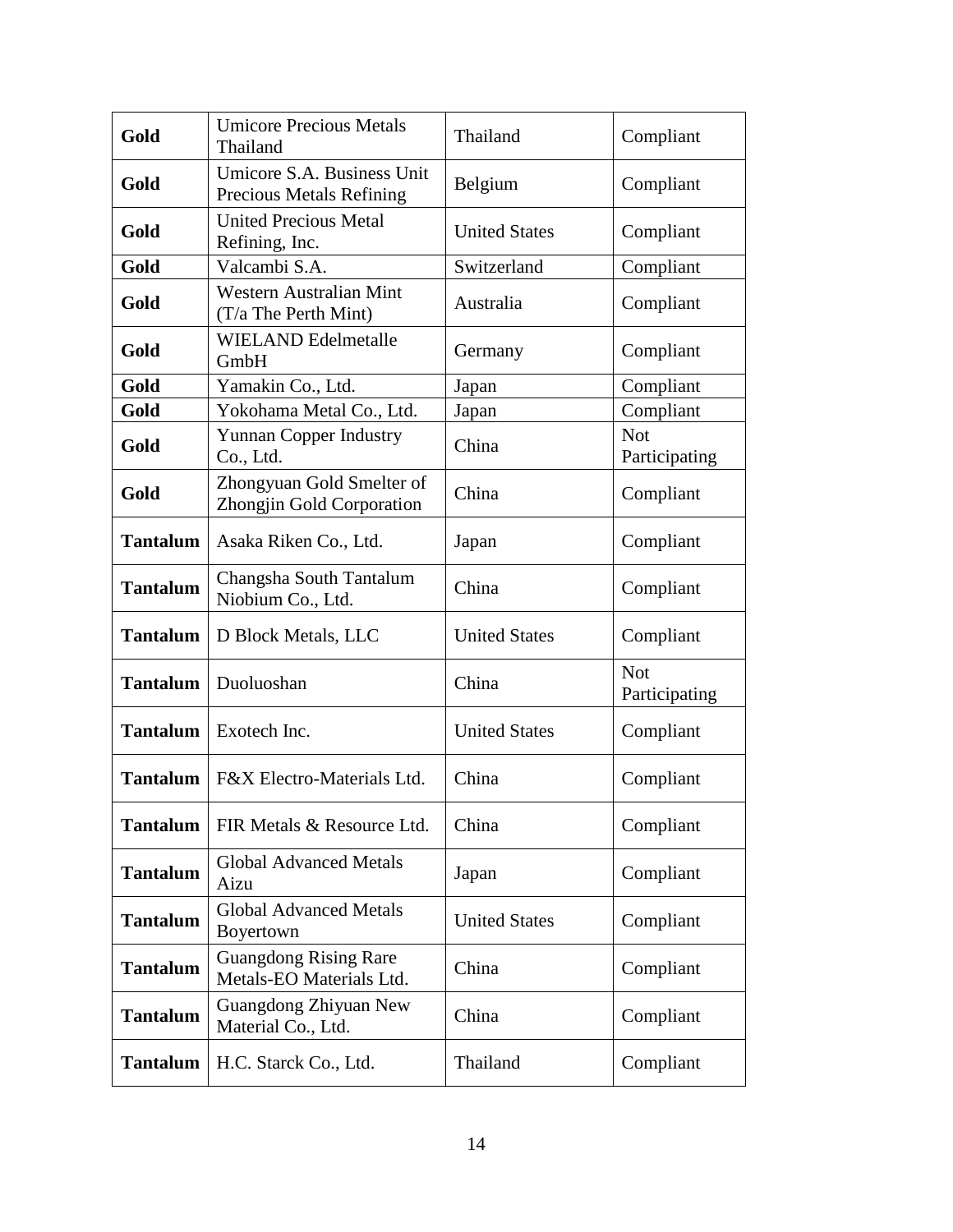| <b>Tantalum</b> | H.C. Starck Hermsdorf<br>GmbH                        | Germany              | Compliant |
|-----------------|------------------------------------------------------|----------------------|-----------|
| <b>Tantalum</b> | H.C. Starck Inc.                                     | <b>United States</b> | Compliant |
| <b>Tantalum</b> | H.C. Starck Ltd.                                     | Japan                | Compliant |
| <b>Tantalum</b> | H.C. Starck Smelting GmbH<br>& Co. KG                | Germany              | Compliant |
| <b>Tantalum</b> | H.C. Starck Tantalum and<br>Niobium GmbH             | Germany              | Compliant |
| <b>Tantalum</b> | Hengyang King Xing Lifeng<br>New Materials Co., Ltd. | China                | Compliant |
| <b>Tantalum</b> | Jiangxi Dinghai Tantalum &<br>Niobium Co., Ltd.      | China                | Compliant |
| <b>Tantalum</b> | Jiangxi Tuohong New Raw<br>Material                  | China                | Compliant |
| <b>Tantalum</b> | JiuJiang JinXin Nonferrous<br>Metals Co., Ltd.       | China                | Compliant |
| <b>Tantalum</b> | Jiujiang Tanbre Co., Ltd.                            | China                | Compliant |
| <b>Tantalum</b> | Jiujiang Zhongao Tantalum<br>& Niobium Co., Ltd.     | China                | Compliant |
| <b>Tantalum</b> | <b>KEMET Blue Metals</b>                             | Mexico               | Compliant |
| <b>Tantalum</b> | <b>KEMET Blue Powder</b>                             | <b>United States</b> | Compliant |
| <b>Tantalum</b> | LSM Brasil S.A.                                      | <b>Brazil</b>        | Compliant |
| <b>Tantalum</b> | Metallurgical Products India<br>Pvt., Ltd.           | India                | Compliant |
| <b>Tantalum</b> | Mineracao Taboca S.A.                                | <b>Brazil</b>        | Compliant |
| <b>Tantalum</b> | Mitsui Mining and Smelting<br>Co., Ltd.              | Japan                | Compliant |
| <b>Tantalum</b> | Ningxia Orient Tantalum<br>Industry Co., Ltd.        | China                | Compliant |
| <b>Tantalum</b> | NPM Silmet AS                                        | Estonia              | Compliant |
| <b>Tantalum</b> | Power Resources Ltd.                                 | Macedonia            | Compliant |
| <b>Tantalum</b> | QuantumClean                                         | <b>United States</b> | Compliant |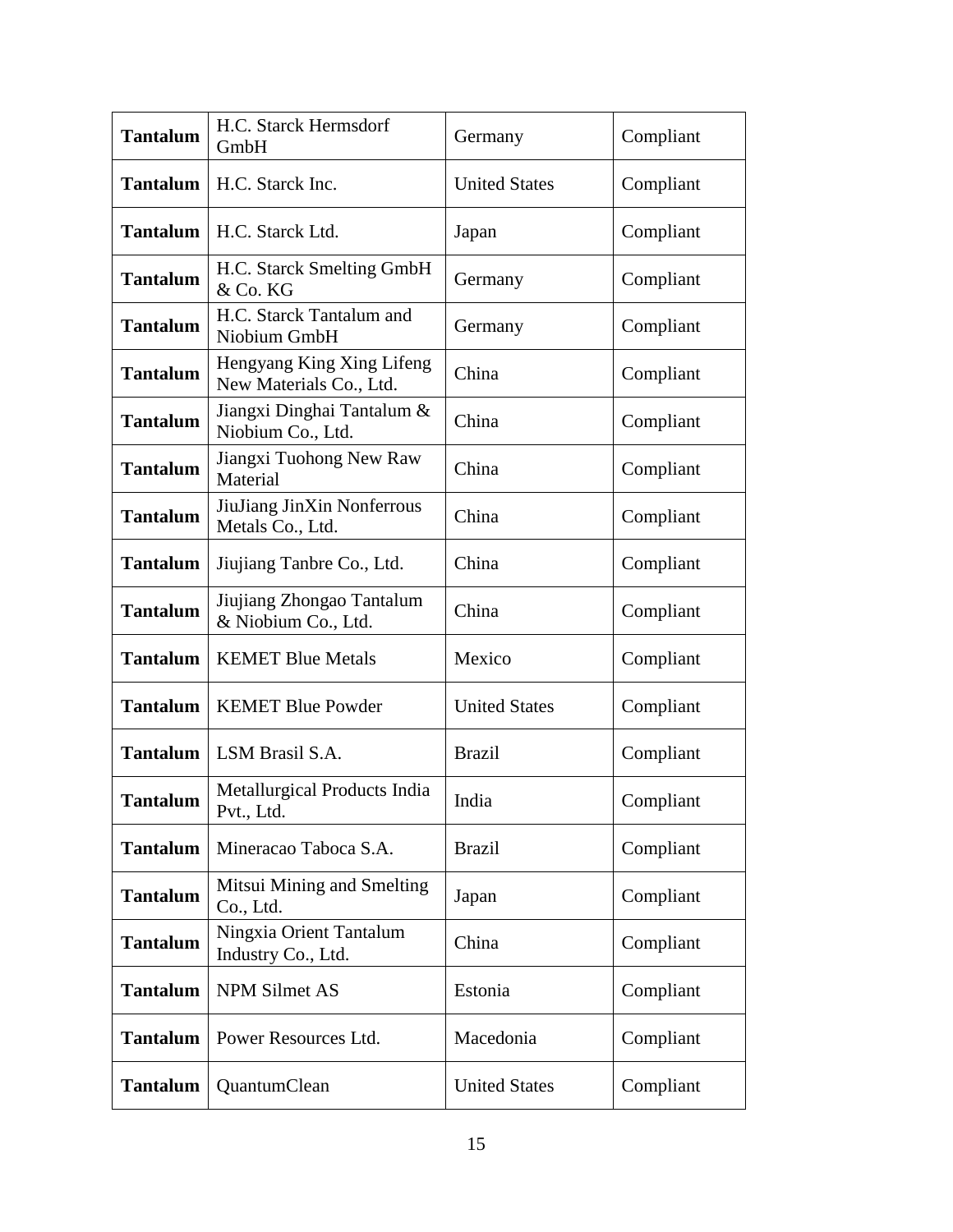| <b>Tantalum</b> | Resind Industria e Comercio<br>Ltda.                                                   | <b>Brazil</b>        | Compliant                   |
|-----------------|----------------------------------------------------------------------------------------|----------------------|-----------------------------|
| <b>Tantalum</b> | RFH Tantalum Smeltery Co.,<br>Ltd./Yanling Jincheng<br>Tantalum & Niobium Co.,<br>Ltd. | China                | Compliant                   |
| <b>Tantalum</b> | Solikamsk Magnesium<br><b>Works OAO</b>                                                | Russia               | Compliant                   |
| <b>Tantalum</b> | Taki Chemical Co., Ltd.                                                                | Japan                | Compliant                   |
| <b>Tantalum</b> | <b>Telex Metals</b>                                                                    | <b>United States</b> | Compliant                   |
| <b>Tantalum</b> | Ulba Metallurgical Plant JSC                                                           | Kazakhstan           | Compliant                   |
| <b>Tantalum</b> | XinXing HaoRong<br>Electronic Material Co., Ltd.                                       | China                | Compliant                   |
| <b>Tantalum</b> | Yichun Jin Yang Rare Metal<br>Co., Ltd.                                                | China                | Compliant                   |
| Tin             | Alpha                                                                                  | <b>United States</b> | Compliant                   |
| Tin             | An Vinh Joint Stock Mineral<br><b>Processing Company</b>                               | Vietnam              | <b>Not</b><br>Participating |
| Tin             | Chenzhou Yunxiang Mining<br>and Metallurgy Co., Ltd.                                   | China                | Compliant                   |
| Tin             | China Tin Group Co., Ltd.                                                              | China                | Compliant                   |
| <b>Tin</b>      | CNMC (Guangxi) PGMA<br>Co., Ltd.                                                       | China                | <b>Not</b><br>Participating |
| Tin             | CV Ayi Jaya                                                                            | Indonesia            | Compliant                   |
| Tin             | CV Dua Sekawan                                                                         | Indonesia            | Compliant                   |
| Tin             | CV Gita Pesona                                                                         | Indonesia            | Compliant                   |
| Tin             | CV Tiga Sekawan                                                                        | Indonesia            | Compliant                   |
| Tin             | <b>CV United Smelting</b>                                                              | Indonesia            | Compliant                   |
| Tin             | CV Venus Inti Perkasa                                                                  | Indonesia            | Compliant                   |
| Tin             | Dowa                                                                                   | Japan                | Compliant                   |
| Tin             | <b>Electro-Mechanical Facility</b><br>of the Cao Bang Minerals &<br>Metallurgy JSC     | Vietnam              | <b>Not</b><br>Participating |
| Tin             | <b>EM Vinto</b>                                                                        | Bolivia              | Compliant                   |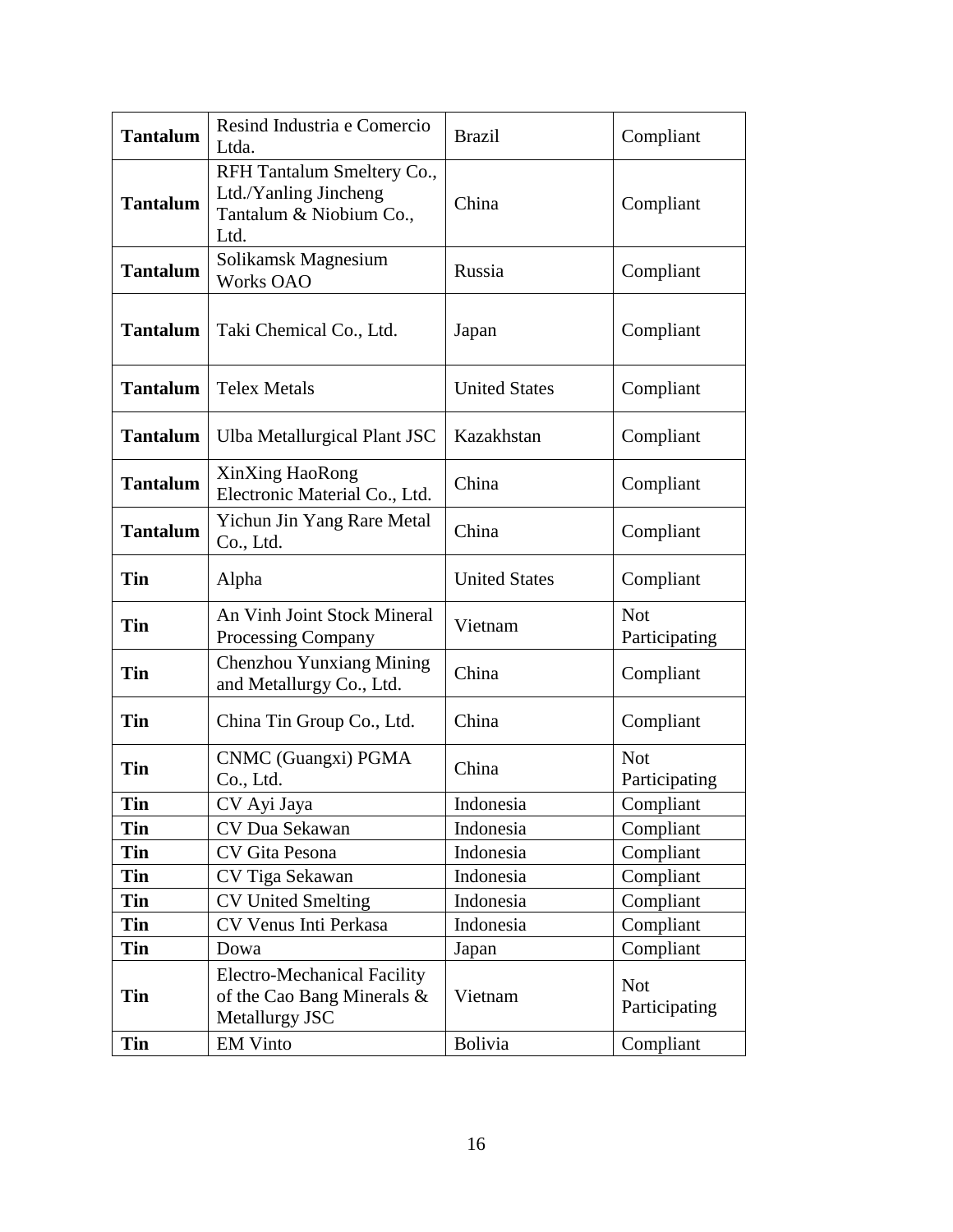| Tin        | Estanho de Rondonia S.A.                                        | <b>Brazil</b>        | <b>Not</b><br>Participating |
|------------|-----------------------------------------------------------------|----------------------|-----------------------------|
| <b>Tin</b> | Fenix Metals                                                    | Poland               | Compliant                   |
| <b>Tin</b> | Gejiu Fengming Metallurgy<br><b>Chemical Plant</b>              | China                | Compliant                   |
| <b>Tin</b> | Gejiu Jinye Mineral<br>Company                                  | China                | Compliant                   |
| <b>Tin</b> | Gejiu Kai Meng Industry and<br>Trade LLC                        | China                | Compliant                   |
| <b>Tin</b> | Gejiu Non-Ferrous Metal<br>Processing Co., Ltd.                 | China                | Compliant                   |
| <b>Tin</b> | Gejiu Yunxin Nonferrous<br>Electrolysis Co., Ltd.               | China                | Compliant                   |
| Tin        | Gejiu Zili Mining And<br>Metallurgy Co., Ltd.                   | China                | <b>Not</b><br>Participating |
| <b>Tin</b> | <b>Guangdong Hanhe Non-</b><br>Ferrous Metal Co., Ltd.          | China                | Compliant                   |
| Tin        | <b>Guanyang Guida Nonferrous</b><br><b>Metal Smelting Plant</b> | China                | Compliant                   |
| <b>Tin</b> | HuiChang Hill Tin Industry<br>Co., Ltd.                         | China                | Compliant                   |
| <b>Tin</b> | Huichang Jinshunda Tin Co.,<br>Ltd.                             | China                | Compliant                   |
| Tin        | Jiangxi Ketai Advanced<br>Material Co., Ltd.                    | China                | Compliant                   |
| <b>Tin</b> | Jiangxi New Nanshan<br>Technology Ltd.                          | China                | Compliant                   |
| Tin        | Magnu's Minerais Metais e<br>Ligas Ltda.                        | <b>Brazil</b>        | Compliant                   |
| Tin        | <b>Malaysia Smelting</b><br>Corporation (MSC)                   | Malaysia             | Compliant                   |
| <b>Tin</b> | Melt Metais e Ligas S.A.                                        | <b>Brazil</b>        | Compliant                   |
| <b>Tin</b> | Metallic Resources, Inc.                                        | <b>United States</b> | Compliant                   |
| Tin        | Metallo Belgium N.V.                                            | Belgium              | Compliant                   |
| <b>Tin</b> | Metallo Spain S.L.U.                                            | Spain                | Compliant                   |
| <b>Tin</b> | Mineracao Taboca S.A.                                           | <b>Brazil</b>        | Compliant                   |
| Tin        | Minsur                                                          | Peru                 | Compliant                   |
| Tin        | Mitsubishi Materials<br>Corporation                             | Japan                | Compliant                   |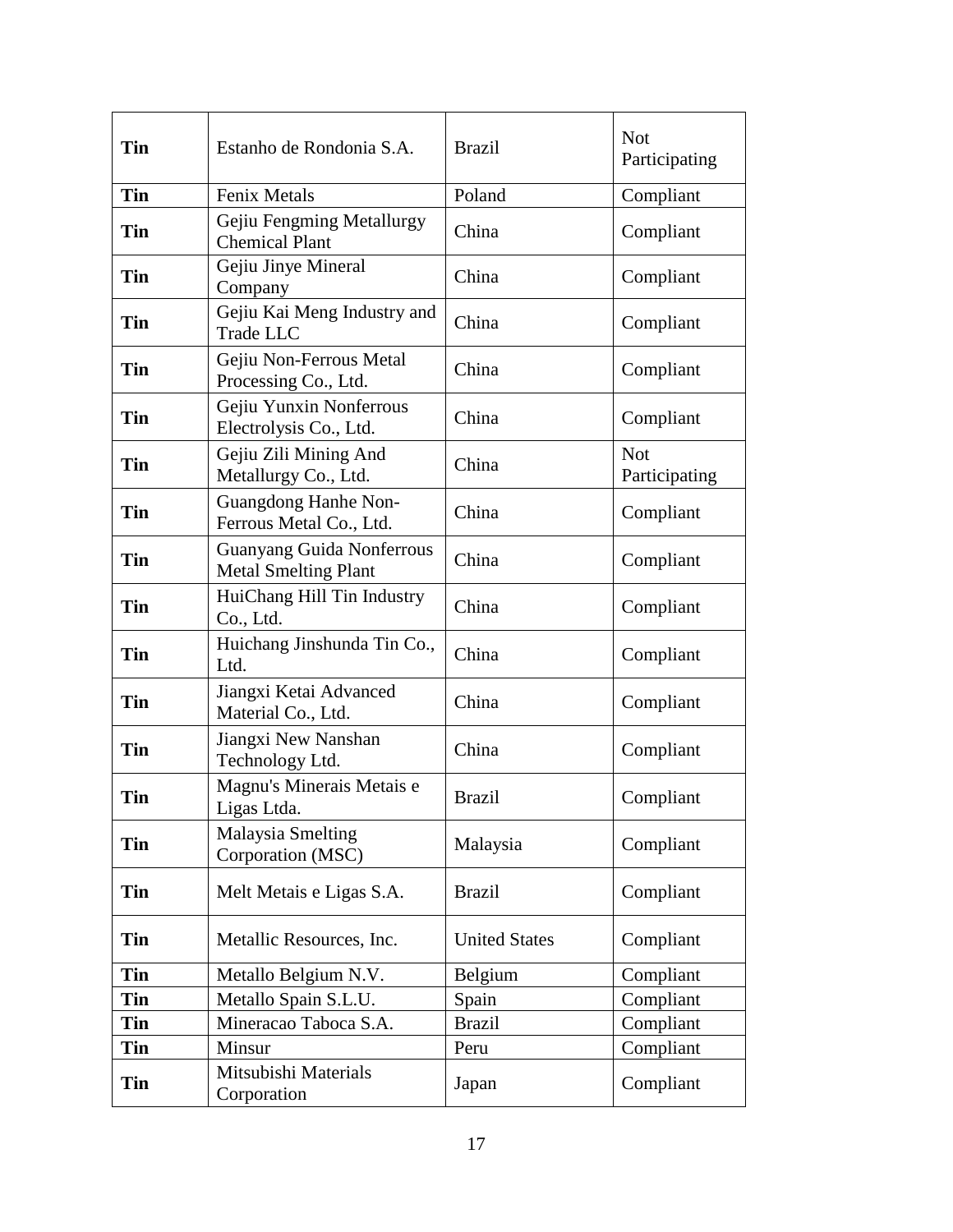| <b>Tin</b> | Modeltech Sdn Bhd                                          | Malaysia       | Active                      |
|------------|------------------------------------------------------------|----------------|-----------------------------|
| Tin        | Nghe Tinh Non-Ferrous<br><b>Metals Joint Stock Company</b> | Vietnam        | <b>Not</b><br>Participating |
| <b>Tin</b> | O.M. Manufacturing<br>(Thailand) Co., Ltd.                 | Thailand       | Compliant                   |
| <b>Tin</b> | O.M. Manufacturing<br>Philippines, Inc.                    | Philippines    | Compliant                   |
| <b>Tin</b> | <b>Operaciones Metalurgical</b><br>S.A.                    | <b>Bolivia</b> | Compliant                   |
| <b>Tin</b> | PT Aries Kencana Sejahtera                                 | Indonesia      | Compliant                   |
| Tin        | PT Artha Cipta Langgeng                                    | Indonesia      | Compliant                   |
| <b>Tin</b> | PT ATD Makmur Mandiri<br>Jaya                              | Indonesia      | Compliant                   |
| <b>Tin</b> | PT Babel Inti Perkasa                                      | Indonesia      | Compliant                   |
| Tin        | PT Bangka Prima Tin                                        | Indonesia      | Compliant                   |
| Tin        | PT Bangka Tin Industry                                     | Indonesia      | Compliant                   |
| <b>Tin</b> | PT Belitung Industri<br>Sejahtera                          | Indonesia      | Compliant                   |
| <b>Tin</b> | PT Bukit Timah                                             | Indonesia      | Compliant                   |
| <b>Tin</b> | PT DS Jaya Abadi                                           | Indonesia      | Compliant                   |
| <b>Tin</b> | PT Eunindo Usaha Mandiri                                   | Indonesia      | Compliant                   |
| <b>Tin</b> | PT Inti Stania Prima                                       | Indonesia      | Compliant                   |
| <b>Tin</b> | PT Karimun Mining                                          | Indonesia      | Compliant                   |
| <b>Tin</b> | PT Kijang Jaya Mandiri                                     | Indonesia      | Compliant                   |
| Tin        | PT Lautan Harmonis<br>Sejahtera                            | Indonesia      | Compliant                   |
| <b>Tin</b> | PT Menara Cipta Mulia                                      | Indonesia      | Compliant                   |
| Tin        | PT Mitra Stania Prima                                      | Indonesia      | Compliant                   |
| Tin        | PT O.M. Indonesia                                          | Indonesia      | No Longer<br>Applicable     |
| Tin        | PT Panca Mega Persada                                      | Indonesia      | Compliant                   |
| Tin        | PT Premium Tin Indonesia                                   | Indonesia      | Compliant                   |
| Tin        | PT Prima Timah Utama                                       | Indonesia      | Compliant                   |
| Tin        | PT Refined Bangka Tin                                      | Indonesia      | Compliant                   |
| Tin        | PT Sariwiguna Binasentosa                                  | Indonesia      | Compliant                   |
| Tin        | PT Stanindo Inti Perkasa                                   | Indonesia      | Compliant                   |
| <b>Tin</b> | PT Sukses Inti Makmur                                      | Indonesia      | Compliant                   |
| Tin        | PT Sumber Jaya Indah                                       | Indonesia      | Compliant                   |
| <b>Tin</b> | PT Timah (Persero) Tbk<br>Kundur                           | Indonesia      | Compliant                   |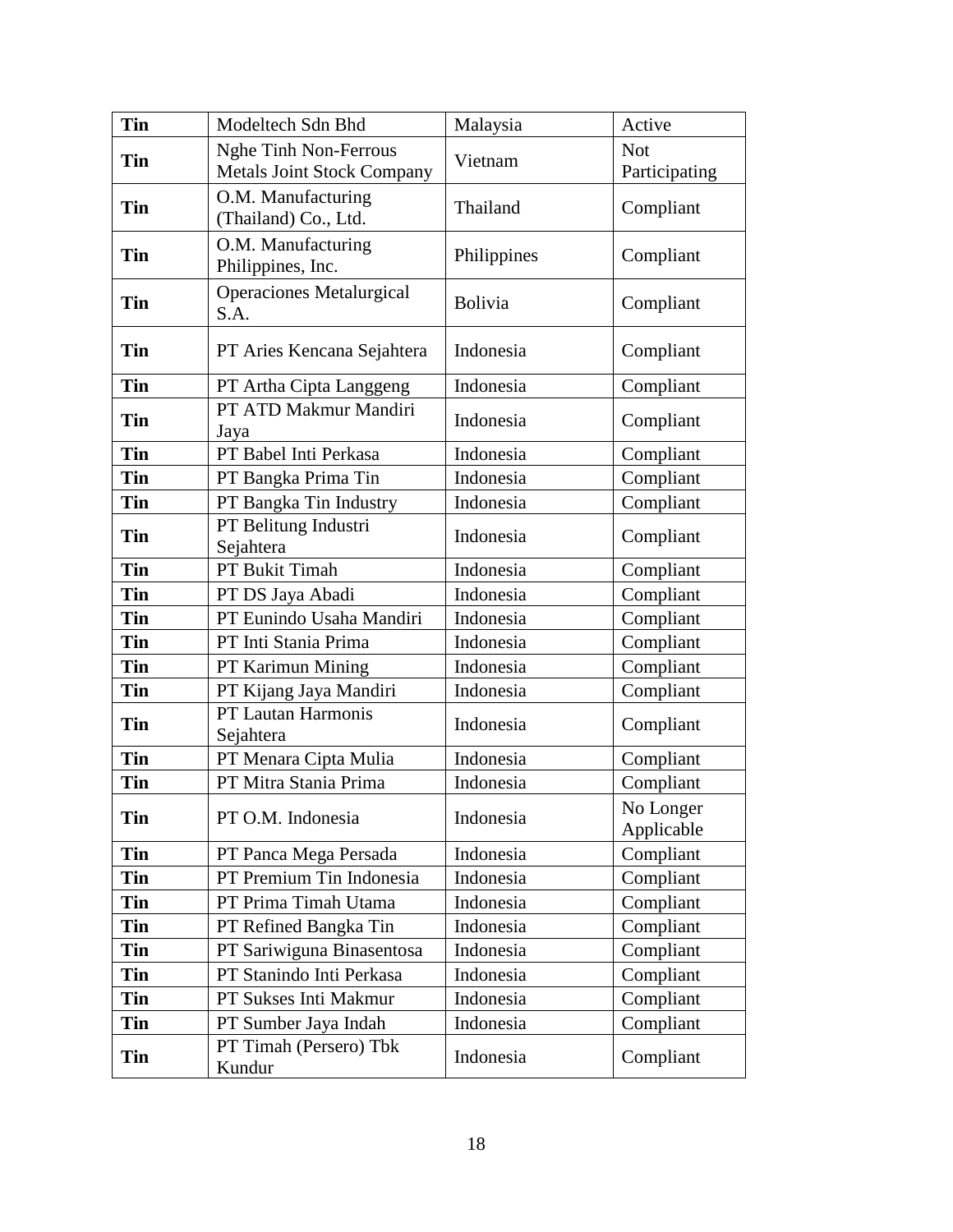| Tin             | PT Timah (Persero) Tbk<br>Mentok                             | Indonesia     | Compliant                   |
|-----------------|--------------------------------------------------------------|---------------|-----------------------------|
| <b>Tin</b>      | PT Tinindo Inter Nusa                                        | Indonesia     | Compliant                   |
| Tin             | PT Tommy Utama                                               | Indonesia     | Compliant                   |
| <b>Tin</b>      | Resind Industria e Comercio<br>Ltda.                         | <b>Brazil</b> | Compliant                   |
| Tin             | Rui Da Hung                                                  | Taiwan        | Compliant                   |
| Tin             | Soft Metais Ltda.                                            | <b>Brazil</b> | Compliant                   |
| Tin             | <b>Super Ligas</b>                                           | <b>Brazil</b> | <b>Not</b><br>Participating |
| Tin             | Thaisarco                                                    | Thailand      | Compliant                   |
| <b>Tin</b>      | Tuyen Quang Non-Ferrous<br><b>Metals Joint Stock Company</b> | Vietnam       | <b>Not</b><br>Participating |
| Tin             | White Solder Metalurgia e<br>Mineracao Ltda.                 | <b>Brazil</b> | Compliant                   |
| Tin             | Yunnan Chengfeng Non-<br>ferrous Metals Co., Ltd.            | China         | Compliant                   |
| Tin             | <b>Yunnan Tin Company</b><br>Limited                         | China         | Compliant                   |
| Tungsten        | A.L.M.T. TUNGSTEN<br>Corp.                                   | Japan         | Compliant                   |
| <b>Tungsten</b> | <b>ACL Metais Eireli</b>                                     | <b>Brazil</b> | Compliant                   |
| Tungsten        | <b>Asia Tungsten Products</b><br>Vietnam Ltd.                | Vietnam       | Compliant                   |
| Tungsten        | <b>Chenzhou Diamond</b><br>Tungsten Products Co., Ltd.       | China         | Compliant                   |
| Tungsten        | Chongyi Zhangyuan<br>Tungsten Co., Ltd.                      | China         | Compliant                   |
| <b>Tungsten</b> | Fujian Jinxin Tungsten Co.,<br>Ltd.                          | China         | Compliant                   |
| Tungsten        | Ganzhou Haichuang<br>Tungsten Co., Ltd.                      | China         | Active                      |
| Tungsten        | <b>Ganzhou Huaxing Tungsten</b><br>Products Co., Ltd.        | China         | Compliant                   |
| Tungsten        | Ganzhou Jiangwu<br>Ferrotungsten Co., Ltd.                   | China         | Compliant                   |
| Tungsten        | Ganzhou Seadragon W &<br>Mo Co., Ltd.                        | China         | Compliant                   |
| Tungsten        | Ganzhou Yatai Tungsten<br>Co., Ltd.                          | China         | <b>Not</b><br>Participating |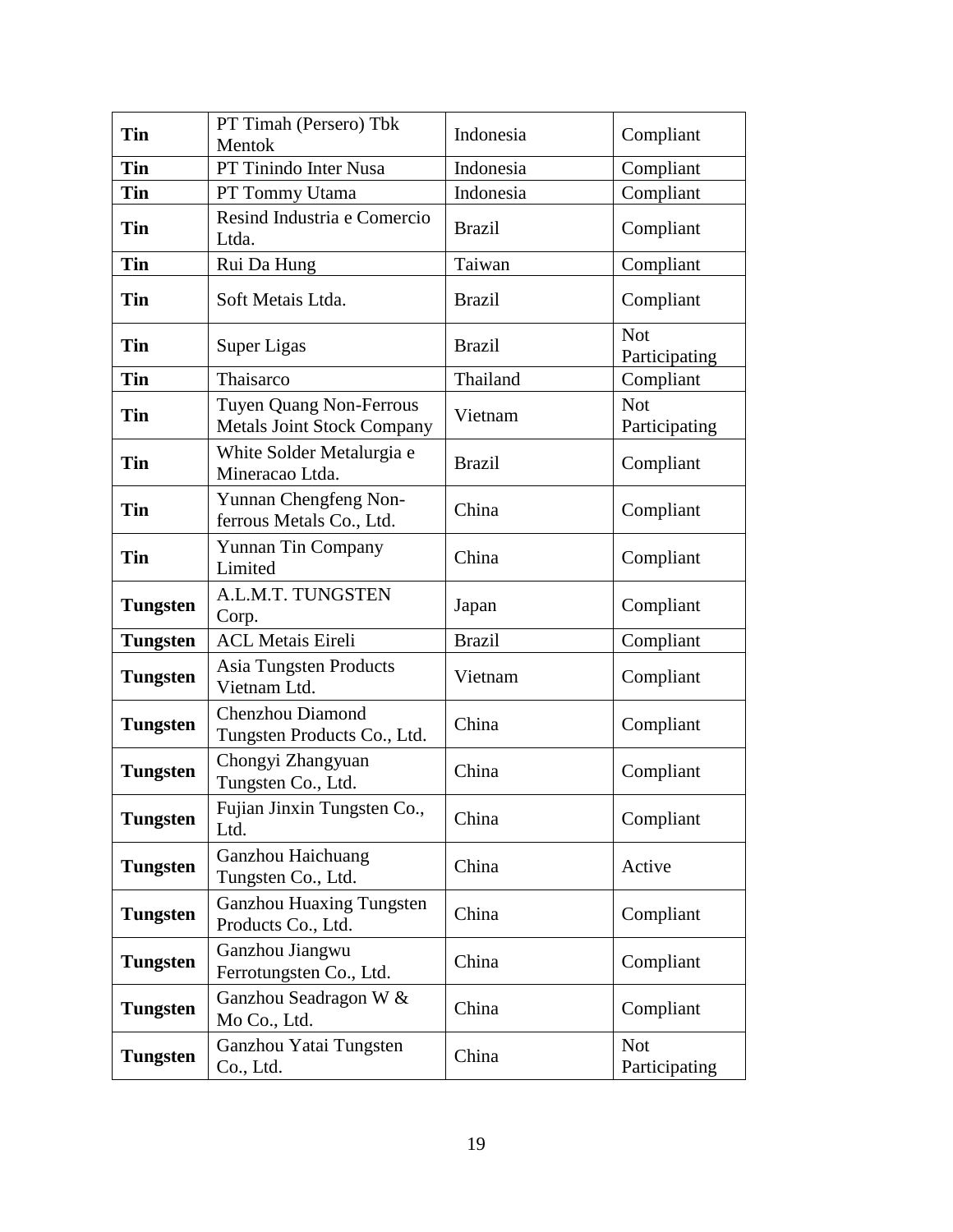| <b>Tungsten</b> | Global Tungsten & Powders<br>Corp.                                  | <b>United States</b> | Compliant                   |
|-----------------|---------------------------------------------------------------------|----------------------|-----------------------------|
| <b>Tungsten</b> | Guangdong Xianglu<br>Tungsten Co., Ltd.                             | China                | Compliant                   |
| <b>Tungsten</b> | H.C. Starck Smelting GmbH<br>& Co. KG                               | Germany              | Compliant                   |
| <b>Tungsten</b> | H.C. Starck Tungsten GmbH                                           | Germany              | Compliant                   |
| <b>Tungsten</b> | Hunan Chenzhou Mining<br>Co., Ltd.                                  | China                | Compliant                   |
| <b>Tungsten</b> | Hunan Chuangda Vanadium<br>Tungsten Co., Ltd. Wuji                  | China                | Compliant                   |
| <b>Tungsten</b> | Hunan Chunchang<br>Nonferrous Metals Co., Ltd.                      | China                | Compliant                   |
| <b>Tungsten</b> | Hunan Litian Tungsten<br>Industry Co., Ltd.                         | China                | <b>Not</b><br>Participating |
| <b>Tungsten</b> | Hydrometallurg, JSC                                                 | Russia               | Compliant                   |
| <b>Tungsten</b> | Japan New Metals Co., Ltd.                                          | Japan                | Compliant                   |
| <b>Tungsten</b> | Jiangwu H.C. Starck<br>Tungsten Products Co., Ltd.                  | China                | Compliant                   |
| <b>Tungsten</b> | Jiangxi Dayu Longxintai<br>Tungsten Co., Ltd.                       | China                | <b>Not</b><br>Participating |
| Tungsten        | Jiangxi Gan Bei Tungsten<br>Co., Ltd.                               | China                | Compliant                   |
| <b>Tungsten</b> | Jiangxi Minmetals Gao'an<br>Non-ferrous Metals Co., Ltd.            | China                | <b>Not</b><br>Participating |
| <b>Tungsten</b> | Jiangxi Tonggu Non-ferrous<br>Metallurgical & Chemical<br>Co., Ltd. | China                | Compliant                   |
| <b>Tungsten</b> | Jiangxi Xinsheng Tungsten<br>Industry Co., Ltd.                     | China                | Compliant                   |
| <b>Tungsten</b> | Jiangxi Xiushui Xianggan<br>Nonferrous Metals Co., Ltd.             | China                | Compliant                   |
| <b>Tungsten</b> | Jiangxi Yaosheng Tungsten<br>Co., Ltd.                              | China                | Compliant                   |
| <b>Tungsten</b> | <b>Kennametal Fallon</b>                                            | <b>United States</b> | Compliant                   |
| <b>Tungsten</b> | Kennametal Huntsville                                               | <b>United States</b> | Compliant                   |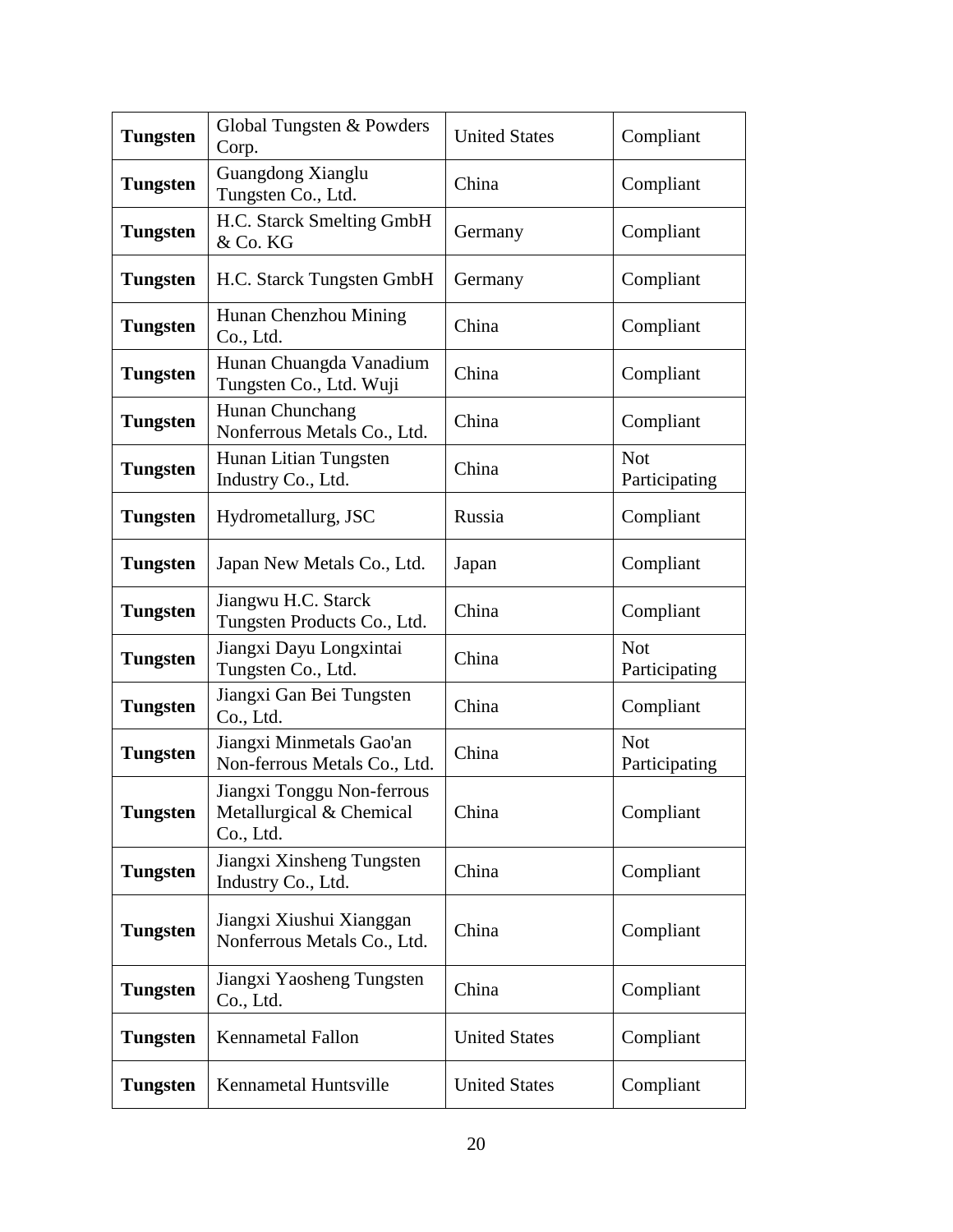| <b>Tungsten</b> | Malipo Haiyu Tungsten Co.,<br>Ltd.                                        | China                | Compliant |
|-----------------|---------------------------------------------------------------------------|----------------------|-----------|
| <b>Tungsten</b> | Moliren Ltd.                                                              | Russia               | Compliant |
| <b>Tungsten</b> | Niagara Refining LLC                                                      | <b>United States</b> | Compliant |
| <b>Tungsten</b> | Nui Phao H.C. Starck<br><b>Tungsten Chemicals</b><br>Manufacturing LLC    | Vietnam              | Compliant |
| <b>Tungsten</b> | Philippine Chuangxin<br>Industrial Co., Inc.                              | Philippines          | Compliant |
| <b>Tungsten</b> | <b>South-East Nonferrous Metal</b><br>Company Limited of<br>Hengyang City | China                | Compliant |
| <b>Tungsten</b> | Tejing (Vietnam) Tungsten<br>Co., Ltd.                                    | Vietnam              | Compliant |
| <b>Tungsten</b> | <b>Unecha Refractory metals</b><br>plant                                  | Russia               | Compliant |
| <b>Tungsten</b> | Vietnam Youngsun Tungsten<br>Industry Co., Ltd.                           | Vietnam              | Compliant |
| <b>Tungsten</b> | Wolfram Bergbau und<br>Hutten AG                                          | Austria              | Compliant |
| <b>Tungsten</b> | Woltech Korea Co., Ltd.                                                   | South Korea          | Compliant |
| <b>Tungsten</b> | Xiamen Tungsten (H.C.)<br>Co., Ltd.                                       | China                | Compliant |
| <b>Tungsten</b> | Xiamen Tungsten Co., Ltd.                                                 | China                | Compliant |
| <b>Tungsten</b> | Xinfeng Huarui Tungsten &<br>Molybdenum New Material<br>Co., Ltd.         | China                | Compliant |
| <b>Tungsten</b> | Xinhai Rendan Shaoguan<br>Tungsten Co., Ltd.                              | China                | Compliant |